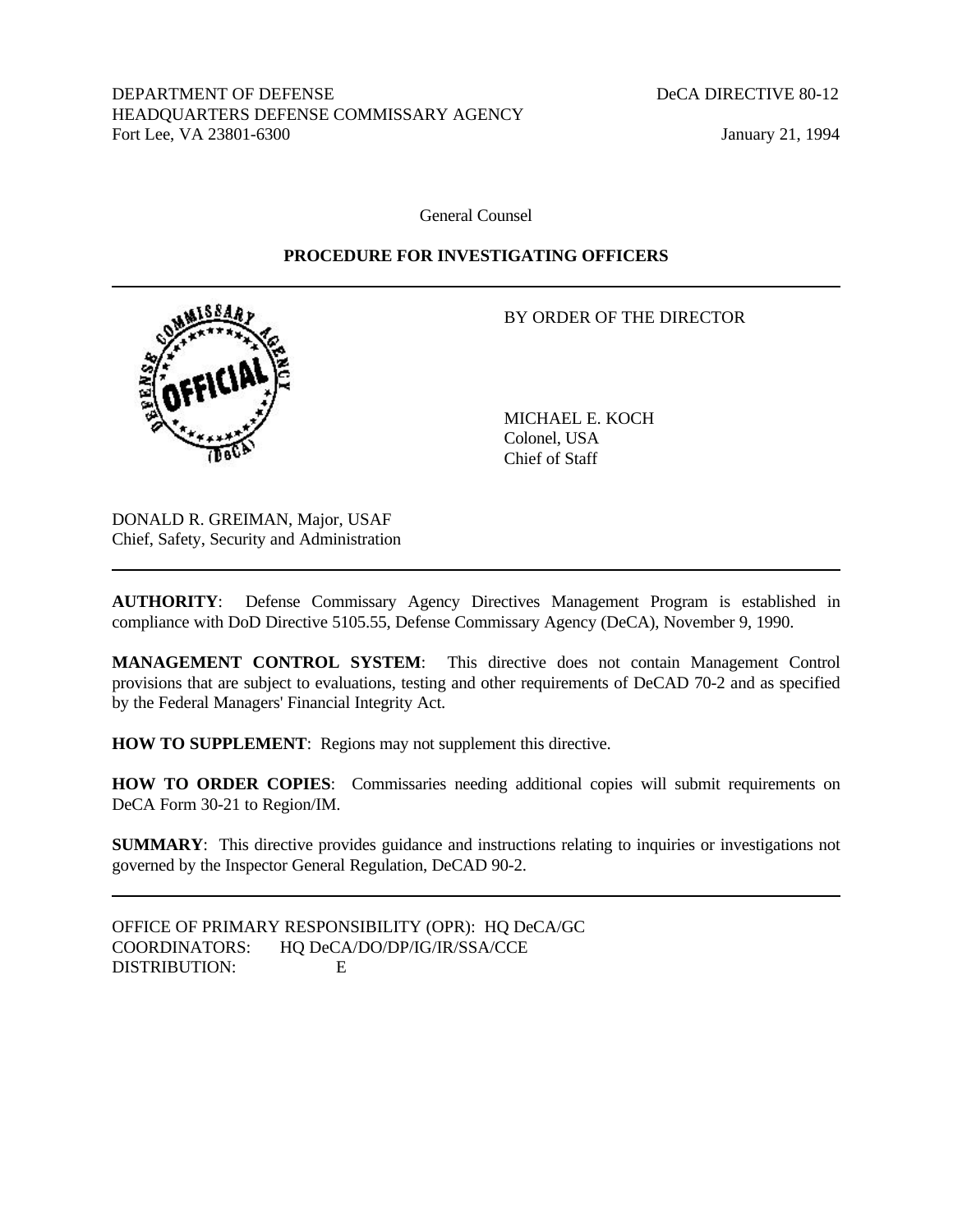## **TABLE OF CONTENTS**

#### Para Page

## **Chapter 1 - Introduction**

|                                                                                          |             | $1-2$ 1-1 |
|------------------------------------------------------------------------------------------|-------------|-----------|
|                                                                                          | $1-3$ 1-1   |           |
|                                                                                          | $1-4$ $1-2$ |           |
| Use of Results of Inquiries and Investigations in Adverse Administrative Actions 1-5 1-2 |             |           |
|                                                                                          | $1-6$ $1-2$ |           |

# **Chapter 2 - Responsibilities of the Appointing Authority**

| $2-2$ $2-1$     |  |
|-----------------|--|
| $2 - 3$ $2 - 1$ |  |
| $2-4$ 2-1       |  |
| $2 - 5$ $2 - 2$ |  |

# **Chapter 3 - General Guidance for Inquiry and Investigating Officers**

## **Section A - Conduct of the Investigation**

| The IO <b>Example 20 CONSUMER</b> 20 <b>CONSUMER</b> 20 <b>CONSUMER</b> 20 <b>CONSUMER</b> 20 <b>CONSUMER</b> 20 <b>CONSUMER</b> 20 <b>CONSUMER</b> 20 <b>CONSUMER</b> 20 <b>CONSUMER</b> 20 <b>CONSUMER</b> 20 <b>CONSUMER</b> 20 <b>CONSUMER</b> 20 <b>CONSUMER</b> 20 <b>CONSUMER</b> 20 <b>CONSU</b>                                                                                                                                                                  |             | $3-1$ $3-1$ |
|---------------------------------------------------------------------------------------------------------------------------------------------------------------------------------------------------------------------------------------------------------------------------------------------------------------------------------------------------------------------------------------------------------------------------------------------------------------------------|-------------|-------------|
| Oaths                                                                                                                                                                                                                                                                                                                                                                                                                                                                     | $3-2$ $3-1$ |             |
|                                                                                                                                                                                                                                                                                                                                                                                                                                                                           |             | $3-3$ $3-1$ |
| $\textbf{Course} \quad \textcolor{red}{\overbrace{ \textcolor{blue}{ \textbf{1} } \textbf{1} } \textbf{1} } \textcolor{red}{ \textbf{1} } \textbf{2} } \textcolor{red}{ \textbf{1} } \textbf{2} } \textcolor{red}{ \textbf{2} } \textbf{3} } \textcolor{red}{ \textbf{4} } \textbf{4} } \textcolor{red}{ \textbf{5} } \textbf{5} \textbf{6} \textbf{7} \textbf{8} \textbf{8} \textbf{9} \textbf{10} \textbf{10} \textbf{11} \textbf{12} \textbf{13} \textbf{13} \textbf{$ | $3-4$ $3-1$ |             |
|                                                                                                                                                                                                                                                                                                                                                                                                                                                                           |             |             |
|                                                                                                                                                                                                                                                                                                                                                                                                                                                                           | $3-6$ $3-2$ |             |
|                                                                                                                                                                                                                                                                                                                                                                                                                                                                           |             | $3-7$ $3-3$ |
|                                                                                                                                                                                                                                                                                                                                                                                                                                                                           | $3-8$ $3-4$ |             |

## **Section B - Findings and Recommendations**

| <b>Findit</b>   |  |
|-----------------|--|
| Recommendations |  |

## **Section C - Report of Proceedings**

| $3-11$ $3-5$ |  |
|--------------|--|
| $3-12$ $3-5$ |  |
| $3-13$ $3-5$ |  |
| $3-14$ $3-6$ |  |
| $3-15$ $3-6$ |  |
|              |  |
| $3-16$ 3-6   |  |
|              |  |
|              |  |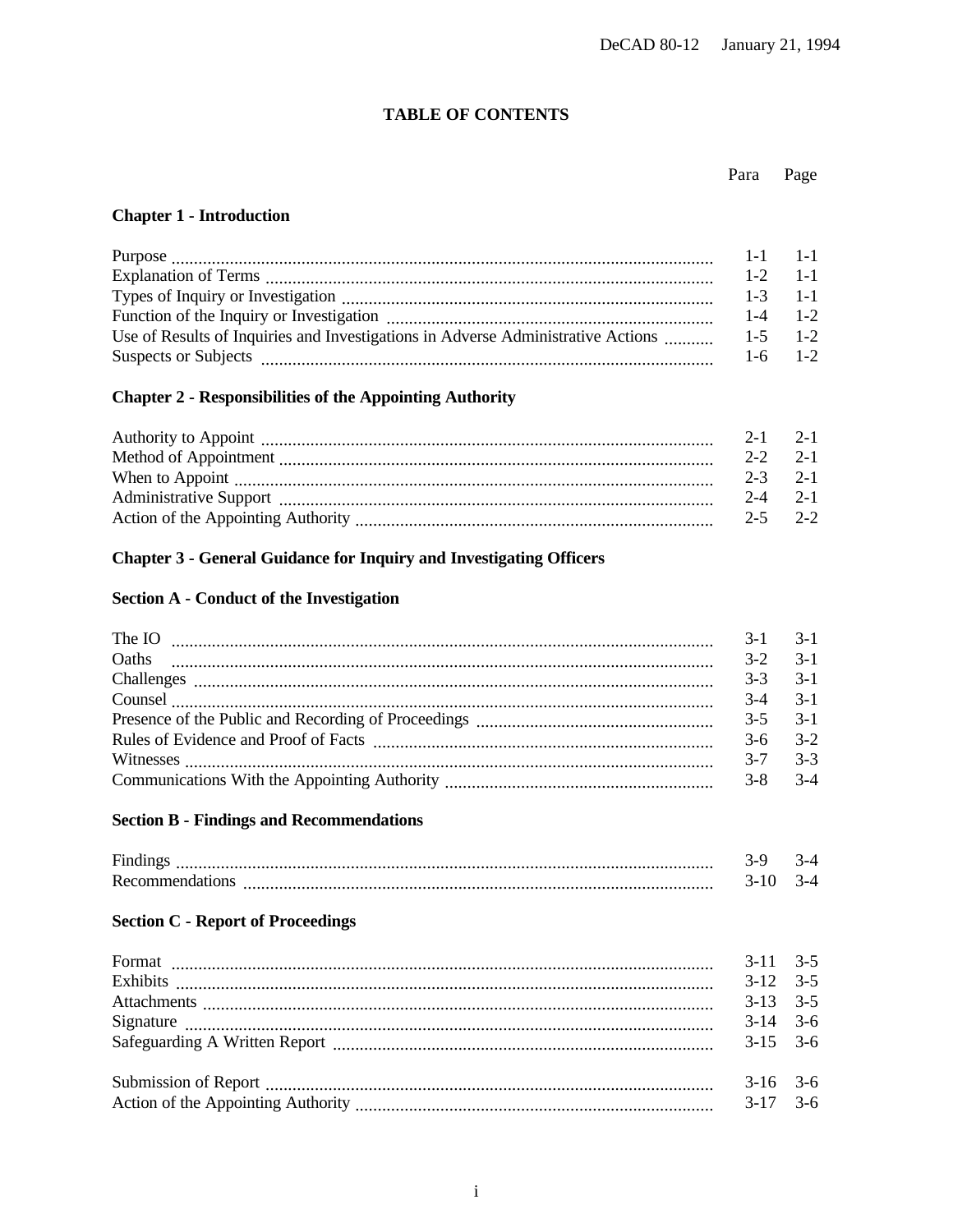# **APPENDICES**

| B - Guidelines For Appointing Authority When Ordering or Reviewing Investigations |       |
|-----------------------------------------------------------------------------------|-------|
|                                                                                   | $B-1$ |
|                                                                                   | $C-1$ |
|                                                                                   | $D-1$ |
|                                                                                   | $E-1$ |
|                                                                                   | $F-1$ |
|                                                                                   | $G-1$ |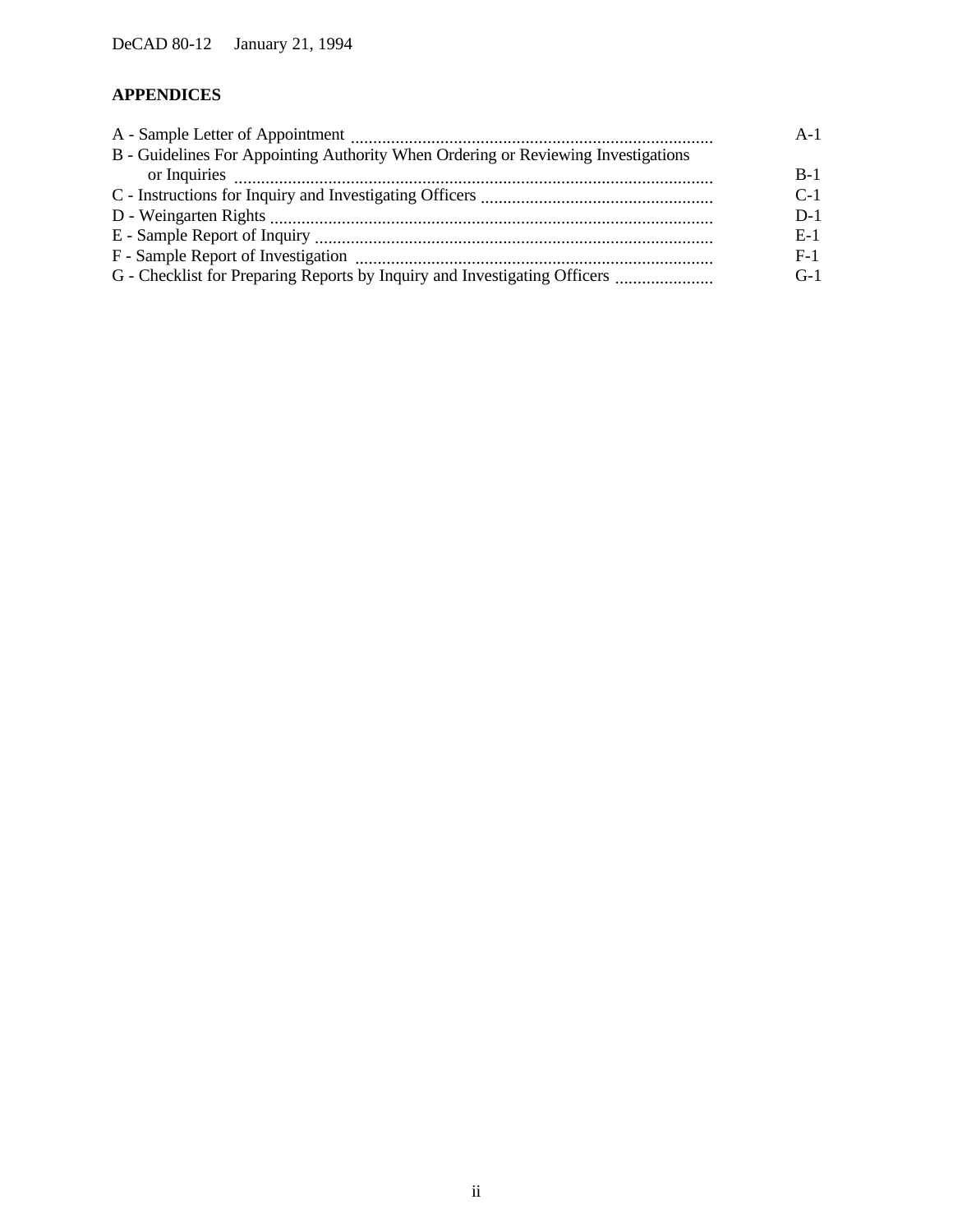## **Chapter 1**

## **INTRODUCTION**

<span id="page-3-0"></span>1-1. **PURPOSE:** This directive establishes procedures for inquiries and investigations not specifically authorized by any other directive. This directive may be used as a general guide for inquiries and investigations authorized by another directive, but in that case its provisions are not mandatory.

## 1-2. **EXPLANATION OF TERMS:**

a. **Adverse administrative action.** Adverse action taken by appropriate authority against an individual, civilian or military, other than actions taken pursuant to the Uniform Code of Military Justice (UCMJ) or the Manual for Courts-Martial (MCM).

b. **Appointing Authority.** The individual who directs an inquiry or investigation.

c. **Inquiry.** An inquiry is a determination of the facts by checking records and correspondence, reviewing applicable directives, examining material evidence, and interviewing witnesses. It requires the appointment of an inquiry officer and a written Report of Inquiry that fully documents the case under examination.

d. **Inquiry or Investigating Officer (IO).** The inquiry or investigating officer can be any commissioned officer, warrant officer, senior non-commissioned officer (top three enlisted grades), civil service employee holding a grade of GS-11 or above, or a group of the above individuals detailed by the appointing authority to conduct an inquiry or investigation.

e. **Investigation.** An investigation determines the facts of a serious or complex matter. It requires the appointment of an IO and a written Report of Investigation supported by exhibits and statements of witnesses.

f. **Statement.** A written or verbal declaration of events made to an IO by a witness, subject, or suspect. DeCA Form 90-11, Sworn Statement, may be used to take a written statement.

g. **Subject.** An individual against whom allegations have been made; as in the subject of an inquiry or investigation.

h. **Suspect.** An individual suspected of a criminal offense. A person is treated as a suspect when the facts and circumstances known at the time of the interview are sufficient to support a reasonable belief that the person to be interviewed may have committed a crime.

i. **Witness.** Anyone interviewed during an inquiry or investigation.

## 1-3. **TYPES OF INQUIRY OR INVESTIGATION:**

a. **General.** An administrative fact-finding procedure under this directive may be either an inquiry or an investigation.

b. **Inquiry.** An inquiry is an informal procedure. It may be used to ascertain the magnitude of the problem and to identify witnesses. An investigation may draw upon the results of an inquiry. Ordinarily the taking of statements of witnesses is not required.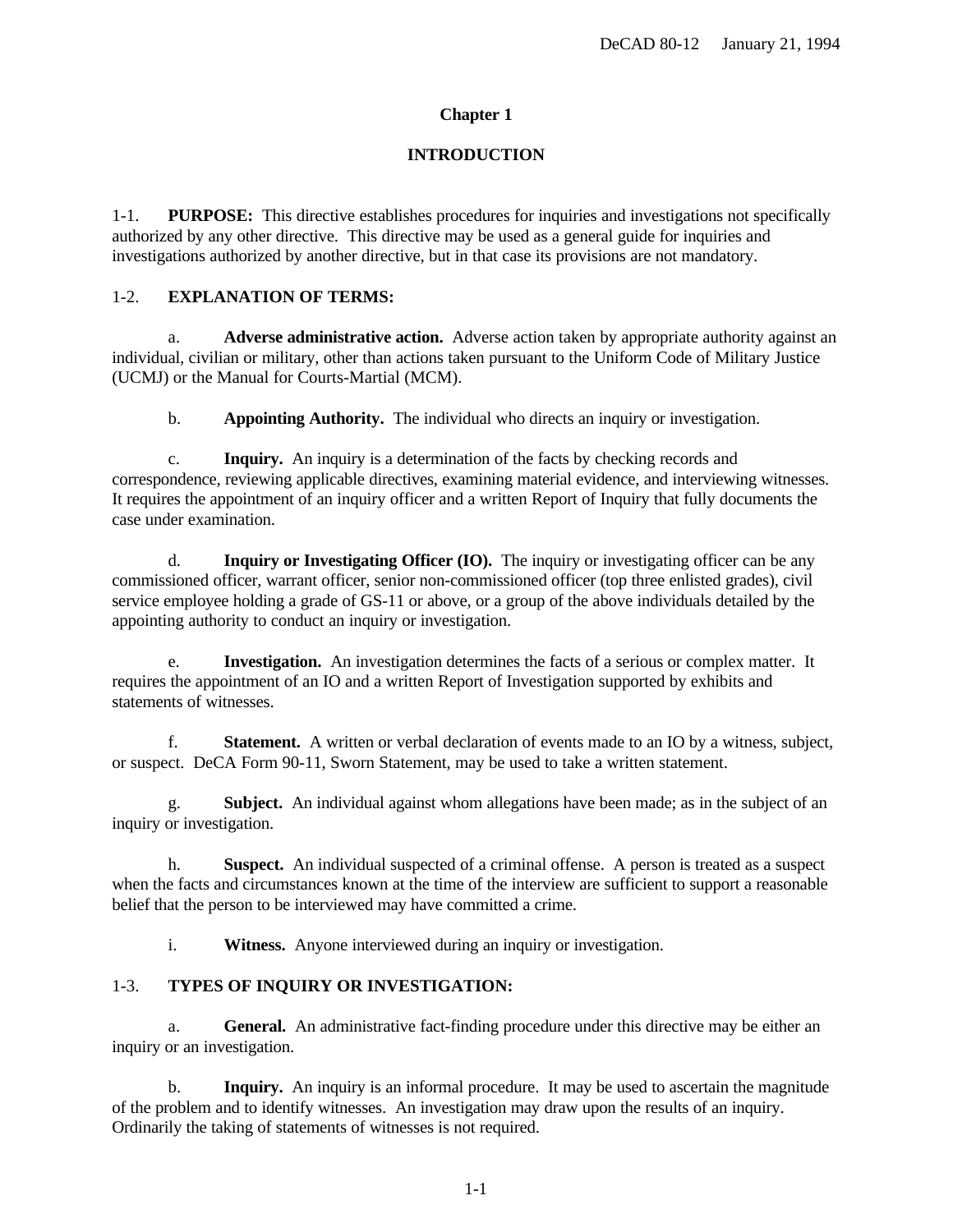<span id="page-4-0"></span>c. **Investigation.** An investigation is a formal proceeding to determine the facts and circumstances of a serious or complex matter.

d. **Concurrent Inquiries or Investigations.** A fact finding inquiry or investigation under this directive may be conducted before, concurrently with, or after an inquiry or investigation into the same or related matters by another command or agency. Appointing authorities and IOs will ensure that procedures under this directive do not hinder or interfere with a concurrent inquiry or investigation directed by higher headquarters or being conducted by a criminal investigative agency. In cases of concurrent or subsequent inquiries and investigations, coordination with the other command or agency should be made to avoid duplication of investigative effort where possible.

1-4. **FUNCTION OF THE INQUIRY OR INVESTIGATION:** The primary function of any inquiry or investigation is to ascertain facts and to report them to the appointing authority. It is the duty of the IO to ascertain and consider the evidence on all sides of each issue, thoroughly and impartially, to make findings and, when directed, recommendations, that are warranted by the facts. The inquiry or investigation must comply with the instructions of the appointing authority. While it should note other matters identified, it must remain focused on the circumstances under inquiry or investigation as ordered by the appointing authority. Collateral matters should not be incorporated into the scope of an inquiry or investigation unless the appointing authority so directs. The IO may contact the appointing authority to receive further instructions at any time.

## 1-5. **USE OF RESULTS OF INQUIRIES AND INVESTIGATIONS IN ADVERSE ADMINISTRATIVE ACTIONS:**

a. This directive does not require that an inquiry or investigation be conducted before adverse administrative action, such as relief for cause, can be taken against an individual. However, if an inquiry or investigation is conducted using the procedures of this directive, the information obtained, including findings and recommendations, may be used in any administrative action against an individual, subject to the limitations of b below.

b. The Federal Personnel Manual controls adverse actions against civilian personnel and establishes the required procedural safeguards. In every case involving contemplated formal disciplinary action against civilian employees, the servicing civilian personnel office and labor counselor will be consulted before the employee is notified of the contemplated adverse action.

1-6. **SUSPECTS OR SUBJECTS:** Appointing authorities have a right to use inquiries and investigations to obtain information necessary or useful in carrying out their official responsibilities. The fact that an individual may be a suspect, subject, or have an interest in the matter under inquiry or investigation or that the information may reflect adversely on that individual does not require that the proceedings constitute a hearing for that individual. Furthermore, there is no requirement to refer a completed inquiry or investigation to the individual for review or comment unless it, or portions of it, are required to be used as evidence in a proposed adverse action.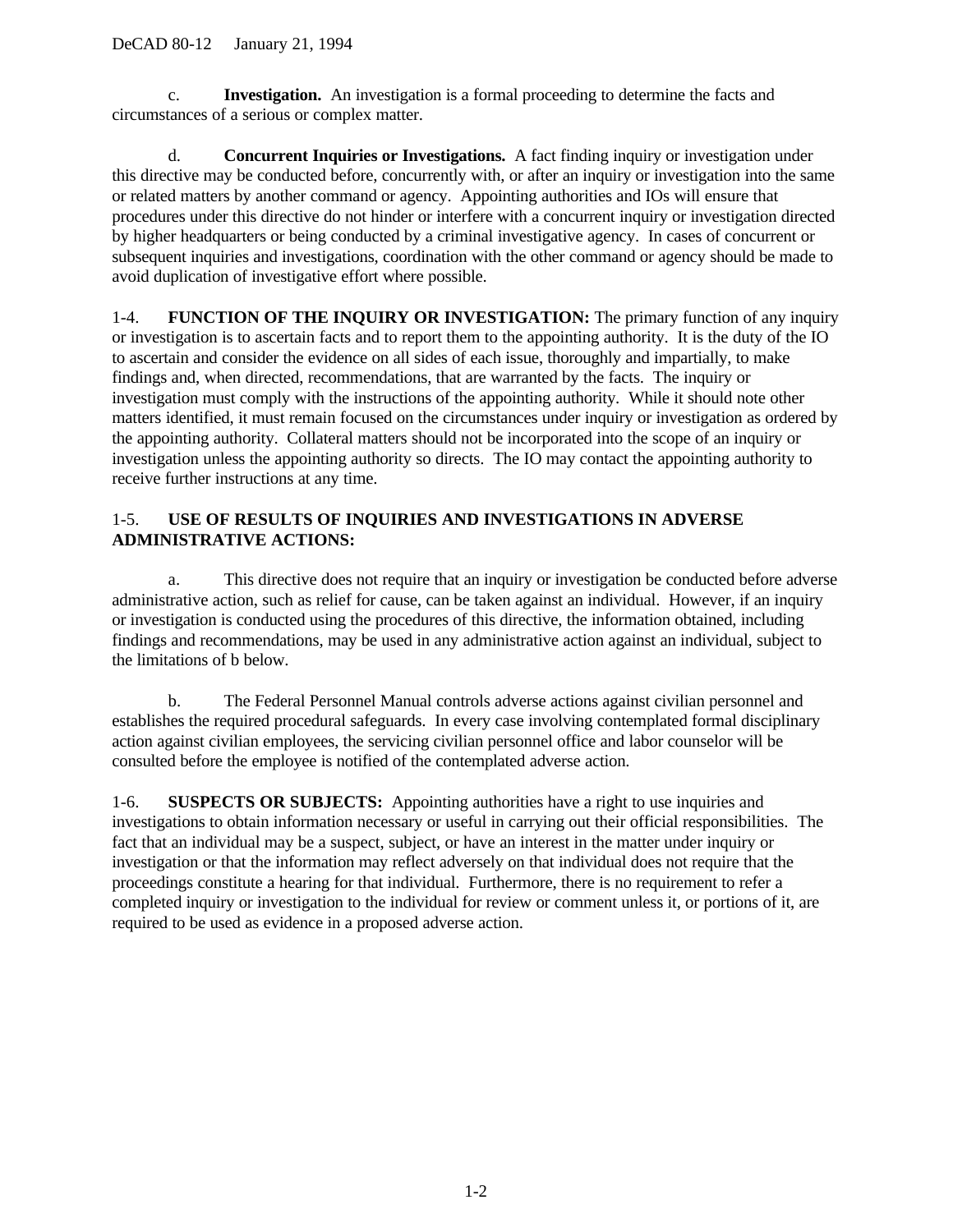## **Chapter 2**

## **RESPONSIBILITIES OF THE APPOINTING AUTHORITY**

## <span id="page-5-0"></span>2-1. **AUTHORITY TO APPOINT:**

a. The following may appoint inquiries and investigations into matters within their areas of responsibility.

- (1) The Director, DeCA.
- (2) The Deputy Director, DeCA.
- (3) The Chief of Staff, DeCA.
- (4) Any DeCA Region Director or Commander.

b. When more than one appointing authority has an interest in the matter requiring inquiry or investigation, a single inquiry or investigation should be conducted whenever practicable. In case of doubt or disagreement as to who should appoint the inquiry or investigation, the first common superior of all organizations concerned will resolve the issue.

c. Appointing authorities may request that persons from outside their organizations conduct inquiries and investigations under their jurisdictions.

2-2. **METHOD OF APPOINTMENT.** Inquiries and investigations may be appointed orally or in writing. Any written appointment will be in the form of a memorandum of appointment (See **[Appendix A](#page-13-0)**). Whether oral or written, the appointment should specify clearly the purpose and scope of the inquiry or investigation and the nature of the findings and recommendations required (See **[Appendix B](#page-14-0)**).

2-3. **WHEN TO APPOINT:** Unless another directive requires the appointment of an IO for a particular matter under investigation or inquiry, investigations and inquiries into any allegations may be appointed and conducted pursuant to this directive. Matters referred through the DeCA Inspector General, which have not been appointed by Headquarters, DeCA as Inspector General investigations or inquiries, should be controlled by this directive. However, in those cases an additional summary report may be required to answer specific allegations, for example, the DeCA Case Completion Report, for fraud, waste and abuse allegations received by DeCA or the Defense Hotline Completion Report.

## 2-4. **ADMINISTRATIVE SUPPORT:**

a. The appointing authority will arrange necessary facilities, clerical assistance, and other administrative support for IOs. Normally, statements of witnesses will be summarized, however, the appointing authority in his or her discretion may require verbatim transcripts of witness testimony. If summarized statements are prepared, they must be signed by the witness, unless for some reason, e.g., a telephone interview, that is impractical.

b. Depending upon the subject matter, the appointing authority or the IO may arrange for resource personnel to assist in the inquiry or investigation, for example, auditors, meat or produce specialists, EEO specialists, Employee Relations Specialists, etc. In appropriate cases resource personnel may be formally appointed as Technical Advisors to the IO.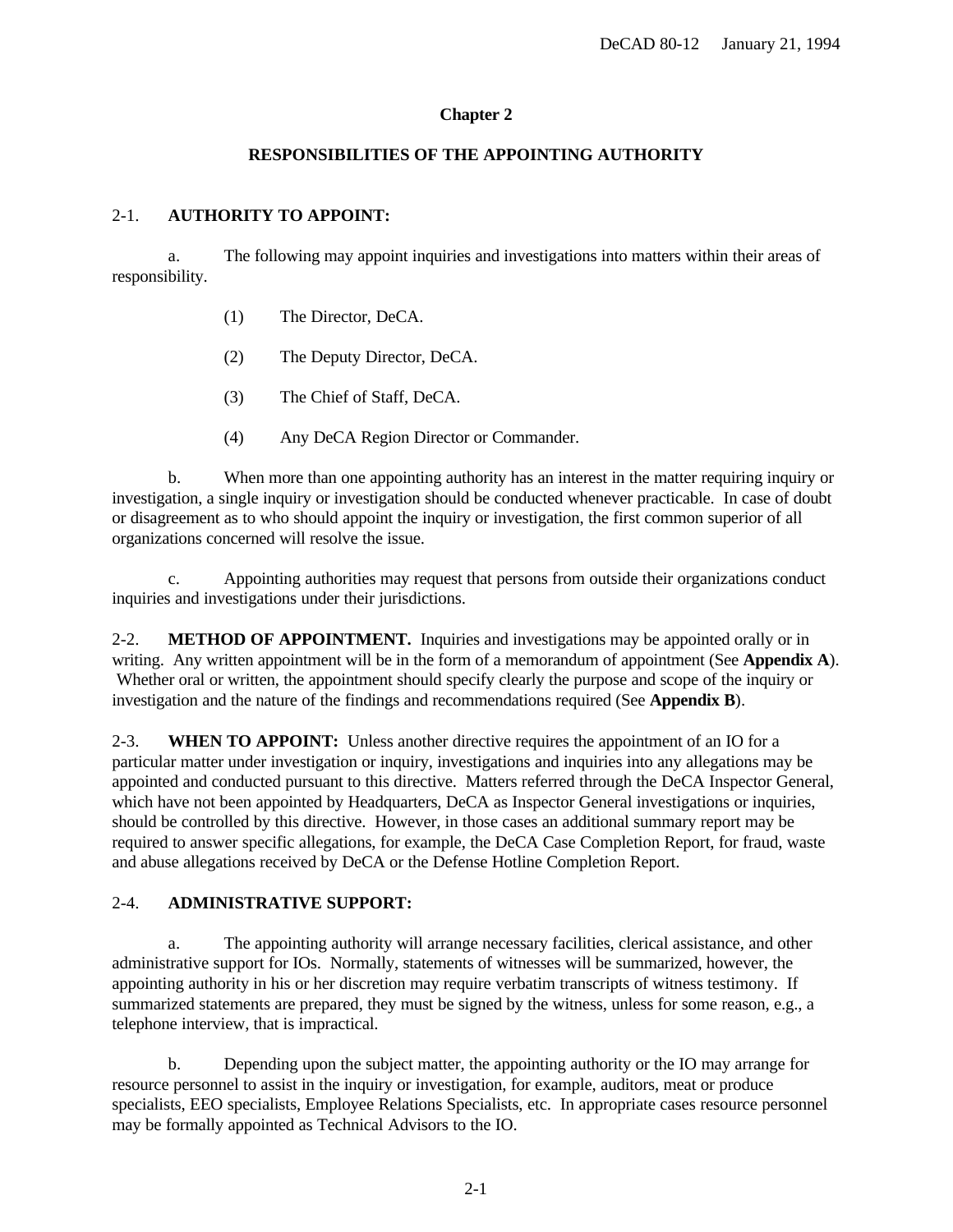<span id="page-6-0"></span>DeCAD 80-12 January 21, 1994

## 2-5. **ACTION OF THE APPOINTING AUTHORITY:**

a. **Basis of Decision.** The appointing authority is neither bound nor limited by the findings or recommendations of an inquiry or investigation. The appointing authority may consider any relevant information in making a decision to take adverse action against an individual, even information that was not considered during the inquiry or investigation.

b. **Legal review.** The appointing authority should submit a report of inquiry or investigation to the General Counsel, DeCA, or the appropriate Regional Counsel, for legal review in all cases involving serious or complex matters, particularly where the findings and recommendations may result in adverse administrative actions or will be relied upon in actions by higher headquarters. The legal review should address:

- (1) Whether the inquiry or investigation complied with legal requirements.
- (2) What effect any errors would have.

(3) Whether sufficient evidence supports the findings of the inquiry or investigation or those substituted or added by the appointing authority.

(4) Whether the recommendations are consistent with the findings.

c. **Effect of Error.** Generally, procedural errors or irregularities in an inquiry or investigation do not invalidate the inquiry, investigation or any action based on it.

(1) **Harmless Errors.** Harmless errors are defects in the procedures or proceedings that do not have a material adverse effect on an individual's substantial rights. If the appointing authority notes a harmless error, he or she may still take final action on the inquiry or investigation.

(2) **Appointing Errors.** Where an inquiry or investigation is convened or directed by an official without the authority to do so (see para 1a above), the proceedings are a nullity, unless an official with the authority to appoint such an inquiry or investigation subsequently ratifies the appointment.

(3) **Substantial Errors.** Substantial errors are those that have a material adverse effect on an individual's substantial rights. An example is the denial of a suspect's right to counsel.

NOTE: Even if substantial error exists, evidence developed by the inquiry or investigation may be used in connection with any action under the UCMJ, Civilian Personnel Directives, or any other directive that contains its own procedural safeguards.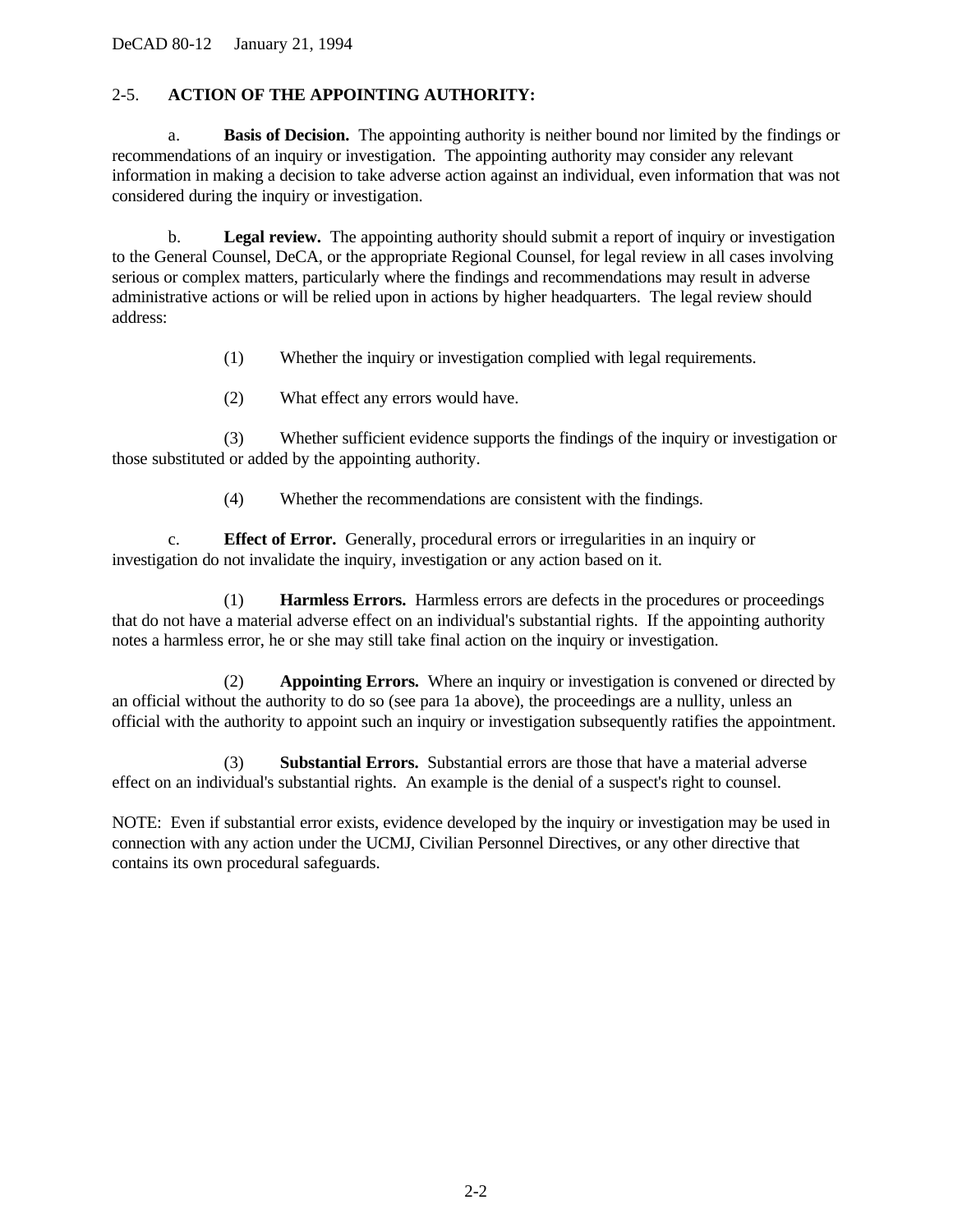## **Chapter 3**

## <span id="page-7-0"></span>**GENERAL GUIDANCE FOR INQUIRY AND INVESTIGATING OFFICERS**

## **SECTION A-CONDUCT OF THE INQUIRY OR INVESTIGATION**

3-1. **THE IO:** An IO is the personal representative of the appointing authority. The appointing authority conveys authority for the inquiry or investigation to the IO. This authority extends to all subordinate echelons of the command and requires the compliance and cooperation of the subordinate directors/commanders.

a. Whenever possible, the IO will be senior in grade to the person or persons being investigated.

b. The IO must be impartial, unbiased, and totally objective. The IOs job is to find the facts and compile an accurate and impartial report. The IO is not a judge, jury, prosecutor or defense counsel.

c. The IO must use the facts and background information he or she finds to draw conclusions which are consistent with the facts, and, when requested, recommendations (See **[Appendix C](#page-15-0)**). If a recommendation that disciplinary or an adverse action be taken is made, it *will not* specify a suggested punishment. Other recommendations, for example, suggestions for management improvement, should be as specific as possible.

## 3-2. **OATHS:**

a. **Requirement.** IOs need not be sworn. Witnesses in an inquiry or investigation may be sworn at the discretion of the IO. The memorandum of appointment may require the swearing of witnesses.

b. **Administering oaths.** IOs are authorized to administer oaths in the performance of such duties. (See **[Appendix C](#page-15-0)** for the oath format).

3-3. **CHALLENGES:** An IO is not subject to challenge. However, any person who is aware of facts indicating a lack of impartiality or other qualification on the part of an IO should present the facts to the appointing authority.

3-4. **COUNSEL:** Civilian suspects may obtain counsel, at no expense to the Government, who may attend but not participate in proceedings of the inquiry or investigation. Military suspects may contact the military defense counsel at the installation of their assignment. The inquiry or investigation will not be unduly interrupted to allow the person to consult with counsel. When a civilian employee is a member of an appropriate bargaining unit, the exclusive representative of the unit has the right to be present whenever the employee is a respondent or witness during the proceedings if requested by the employee and if the employee reasonably believes that the inquiry or investigation could lead to disciplinary action against him or her.

## 3-5. **PRESENCE OF THE PUBLIC AND RECORDING OF PROCEEDINGS:**

a. **The Public.** Proceedings of an inquiry or investigation are not open to the public.

b. **Recording.** An IO may record any interview taken. If an interview is recorded, the recording, whether or not transcribed, will be submitted to the appointing authority with the report of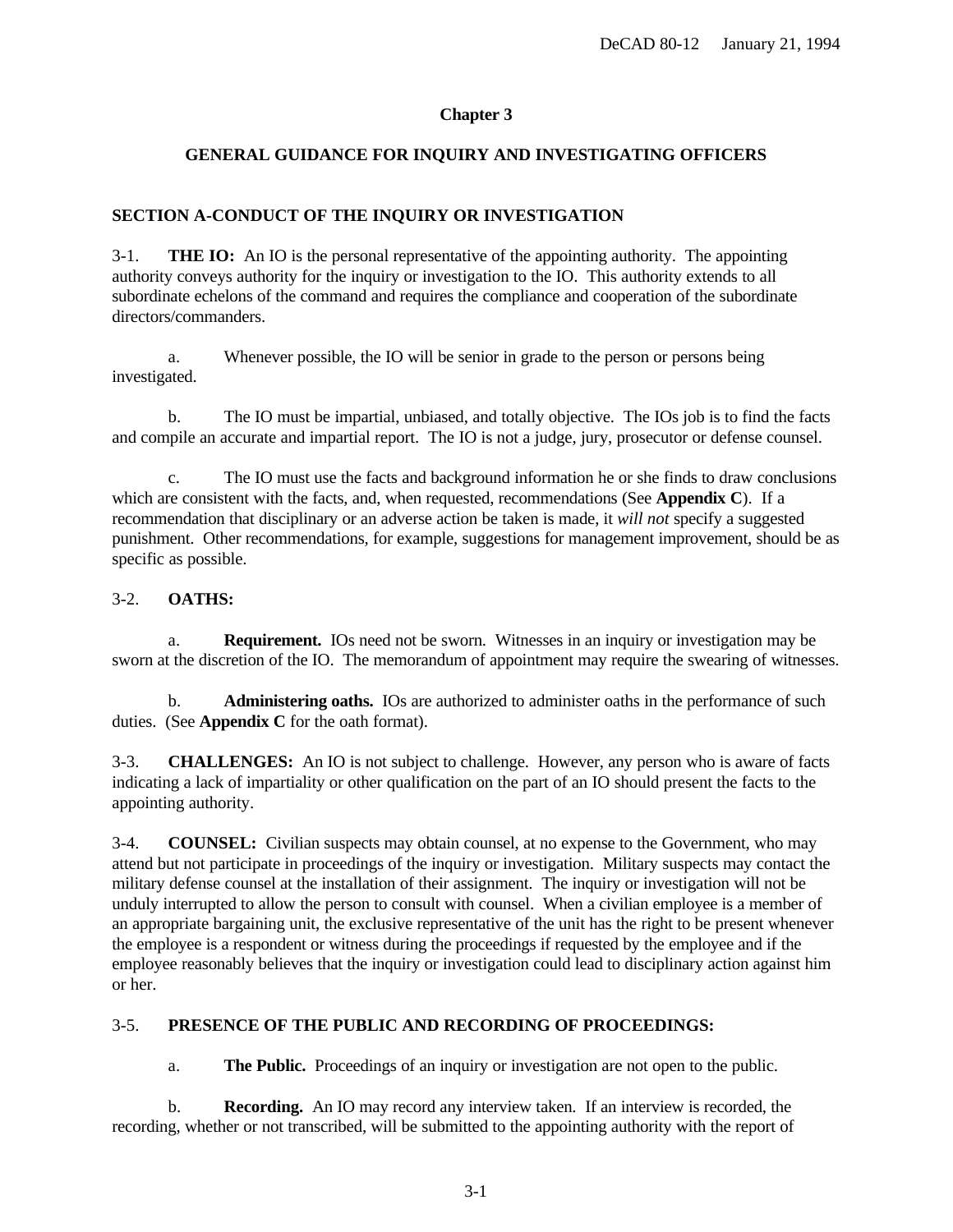<span id="page-8-0"></span>inquiry or investigation. A subject of, or witness to, an inquiry or investigation may record his or her interview with the prior approval of the appointing authority.

## 3-6. **RULES OF EVIDENCE AND PROOF OF FACTS:**

a. **General.** Proceedings under this directive are administrative, not judicial. Therefore, IOs are not bound by the rules of evidence for trials by courts-martial or for court proceedings generally. Accordingly, anything that in the minds of reasonable persons is relevant and material to an issue may be accepted as evidence. For example, medical records, counseling statements, police reports, and other records may be considered regardless of whether the preparer of the record is available to give a statement or testify in person. All evidence will be given such weight as circumstances warrant.

b. **Official Notice.** Some facts are of such common knowledge that they need no specific evidence to prove them (e.g., general facts and laws of nature, general facts of history, location of DeCA Regions, and organization of the Department of Defense (DoD) and its components), including matters of which judicial notice may be taken.

c. **"Off the Record" Statements.** Findings and recommendations of the IO must be supported by evidence contained in the report. Accordingly, witnesses may not make statements "off the record." Confidentially of statements may not be granted to any witness.

## d. **Ordering Witnesses to Make Statements.**

(1) Federal employees have a duty to speak about official matters within their areas of responsibility. Refusal to speak may subject the employee to disciplinary action for the refusal (this is separate from any disciplinary action which may be taken for the conduct under inquiry or investigation). For other matters not involving an employee's responsibilities, the employee may invoke their right against self incrimination if the statement would divulge criminal activity on their part (see sub-paragraphs (2), (3), and (4) below). Should any employee refuse to cooperate, the IO should contact the DeCA General Counsel, or the appropriate Regional Counsel, for legal advice.

(2) No military witnesses will be compelled to incriminate themselves, to answer any question the answer to which could incriminate them, or to make a statement or produce evidence that is not material to the issue and that might tend to degrade them (see UCMJ, Art. 31). Military personnel must be advised of their rights under Article 31 when they are suspected of committing an offense violating the Uniform Code of Military Justice.

(3) No witness, not subject to the UCMJ, will be required to make a statement or produce evidence that would deprive them of rights against self-incrimination under the Fifth Amendment of the U.S. Constitution. Civilian personnel are advised of their rights when a "custodial interview" of them is conducted. A "custodial interview" occurs when a person is arrested or taken into custody. No person in DeCA is authorized to take an individual into custody, however, if a witness is already in custody by the police or military investigators, a custodial interview may be conducted.

(4) A person refusing to provide information under (2) or (3) above must state specifically that the refusal is based on the protection afforded by Article 31 or the Fifth Amendment. The IO will, after consultation with the DeCA General Counsel or the appropriate Regional Counsel, unless impractical to do so, decide whether the reason for refusal is well taken. If it is not, the witness may be ordered to answer.

(5) Whenever it appears appropriate and advisable, an IO should explain their rights to witnesses. A service member, for example, who is suspected of an offense under the UCMJ, such as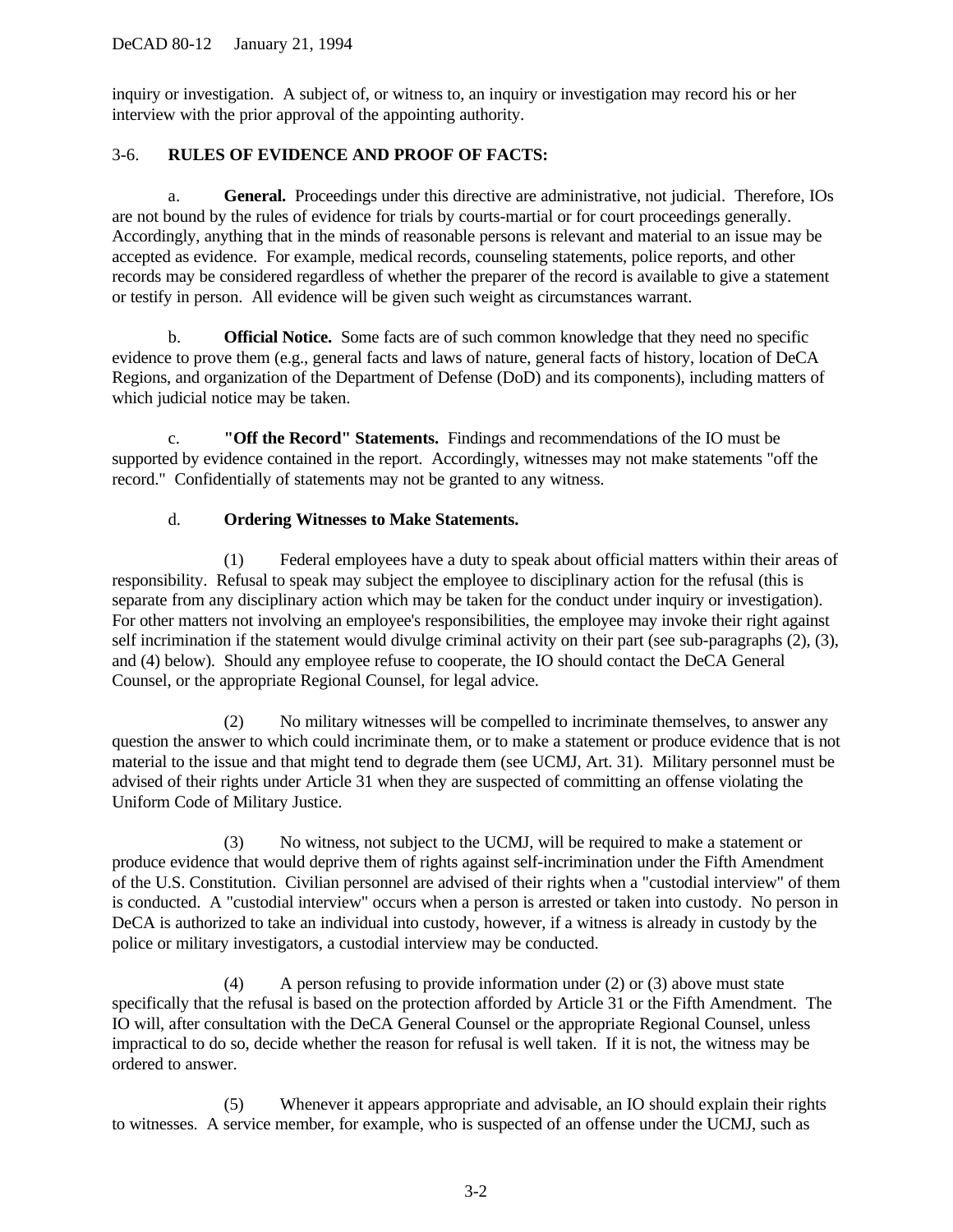<span id="page-9-0"></span>dereliction of duty, will be advised of his or her rights under Article 31 of the UCMJ before being asked any questions concerning the suspected offense. The service member will be given a reasonable amount of time to consult an attorney, if requested, before answering any such questions. No adverse inference will be drawn against service members who invoke that right under Article 31. It is recommended that the procedure for explaining rights set forth on DeCA Form 90-10 (Rights Warning Procedure/Waiver Certificate) be used.

(6) The right to invoke Article 31 or the Fifth Amendment is personal. No one may assert the right for another person, and no one may assert it to protect anyone other than himself or herself. An answer tends to incriminate a person if it would make it appear that person is guilty of a crime.

e. **Immunity.** No person in DeCA has the authority to grant of immunity to any other person.

f. **Involuntary Admission.** A confession or admission obtained by unlawful coercion or inducement likely to affect its truthfulness will not be accepted as evidence in a criminal proceeding. However, the fact that a subject or suspect was not advised of his or her rights under Article 31, UCMJ, or the Fifth Amendment, or of his or her right to a lawyer does not, of itself, prevent acceptance of a confession or admission as evidence.

g. **Unlawful Searches.** Evidence obtained as a result of any search or inspection may be attached to the report and considered, even if it has been or would be ruled inadmissible in a criminal proceeding.

h. For further information concerning evidentiary matters Chapter 4, Section A, DeCAD 90-2, Administrative Inquiries and Investigations, may be consulted. This Directive will be followed if any conflict exists with the provisions of DeCAD 90-2.

## 3-7. **WITNESSES:**

## a. **General.**

(1) IOs do not have authority to subpoena witnesses to appear and testify. An appropriate commander or supervisor may, however, order military personnel and Federal civilian employees to appear and testify. Other civilians who agree to appear may be issued invitational travel orders in certain cases (see Joint Travel Directives, Vol 2, para C6000.11). The IO normally should inform witnesses of the nature of the inquiry or investigation before taking their statements or testimony.

(2) During an inquiry or investigation under this directive, the exclusive representative of an appropriate bargaining unit has the right to be present whenever a civilian employee of the unit is a suspect or witness during the proceedings if requested by the employee and if the employee reasonably believes that the inquiry could lead to disciplinary action against him or her. These are known as the Weingarten Rights, an explanation of which are found at **[Appendix D](#page-16-0)**. Unless required by the collective bargaining agreement, there is no requirement to advise the employee of this right. If the employee requests the presence of the exclusive representative, a reasonable amount of time will be allowed to obtain him or her. The servicing civilian personnel office and labor counselor will be consulted before denying such a request.

## b. **Taking Testimony or Statement.**

(1) Statements must accurately reflect a witnesses' account of the facts. A statement may be obtained at informal sessions in which the witness first relates his or her knowledge and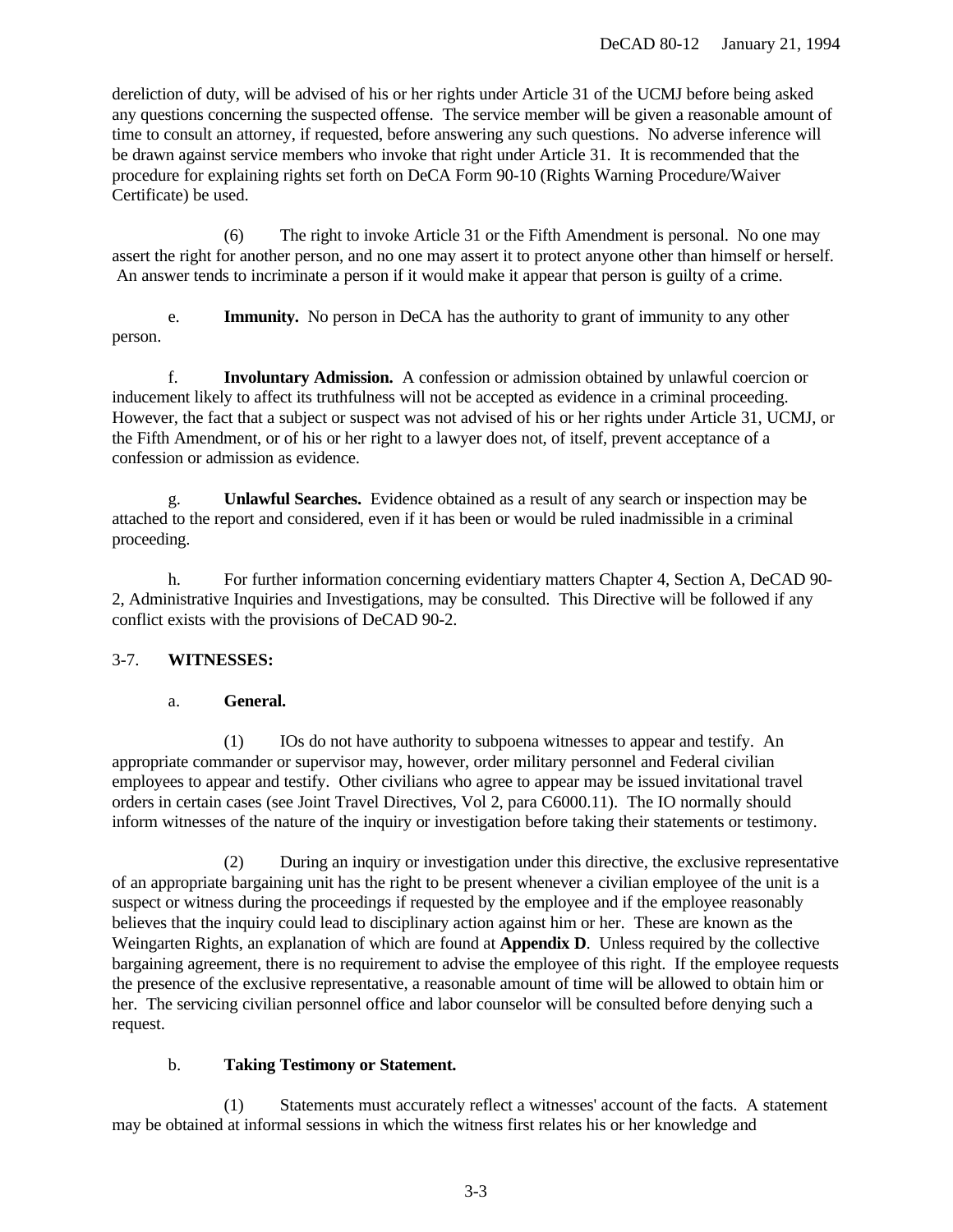## <span id="page-10-0"></span>DeCAD 80-12 January 21, 1994

subsequently summarizes it in writing. Generally, all statements should address the concepts of "who, what, when, where, why, and how." A tape recorder may be used to facilitate later preparation of written statements, but the witness should be informed if one is used. The IO should assist the witness in preparing a written statement to avoid inclusion of irrelevant material or the omission of important facts and circumstances. However, care must be taken to ensure that the statement is phrased in the words of the witness. The interviewer must scrupulously avoid coaching the witness or suggesting the existence or nonexistence of material facts. The witness must be asked to read, correct, and sign the final statement.

(2) Whether the witness swears to the statement is within the discretion of the IO. If the statement is to be sworn, use of DeCA Form 90-11 (Sworn Statement) is recommended. If the witness is unavailable or refuses to sign, the person who took the statement will note, over his or her own signature, the reasons the witness has not signed and will certify that the statement is an accurate summary of what the witness said.

(3) IOs may use any previous statements of a witness as evidence on factual issues.

(4) An inquiry or investigation may use whatever method it finds most efficient and effective for acquiring information. Although witnesses may be called to present formal testimony, information also may be obtained by personal interview, correspondence, telephone inquiry, or other informal means.

c. **Discussion of Evidence.** An IO may direct witnesses who are subject to DeCA's authority, and request other witnesses, not to discuss their statements or testimony with other witnesses or with persons who have no official interest in the proceedings until the inquiry or investigation is complete. This precaution is appropriate to eliminate possible influence on the testimony of witnesses still to be heard.

d. For further information concerning interview techniques Chapter 4, Section B, DeCAD 90- 2, may be consulted. This Directive will be followed if any conflict exists with the provisions of DeCAD 90-2.

3-8. **COMMUNICATIONS WITH THE APPOINTING AUTHORITY:** If in the course of the inquiry or investigation something happens that could cause the appointing authority to consider enlarging, restricting, or terminating the proceedings, altering the composition of the fact-finding body or otherwise modifying any instruction in the original appointment, the IO should report this situation to the appointing authority with recommendations.

## **SECTION B-FINDINGS AND RECOMMENDATIONS**

## 3-9. **FINDINGS.**

a. **General.** A finding is a clear and concise statement of a fact that can be readily deduced from evidence in the record. It is directly established by evidence in the record or is a conclusion of fact by the IO. Negative findings (e.g., that the evidence does not establish a fact) are often appropriate. The number and nature of the findings required depend on the purpose of the inquiry or investigation and on the instructions of the appointing authority. The IO should normally not exceed the scope of findings indicated by the appointing authority. The findings should be necessary and sufficient to support each recommendation.

b. **Standard of Proof.** The findings of inquiries and investigations must be supported by a greater weight of evidence than supports a contrary conclusion, that is, evidence which, after considering all evidence presented, points to a particular conclusion as being more credible and probable than any other conclusion. The weight of the evidence is not determined by the number of witnesses or volume of exhibits,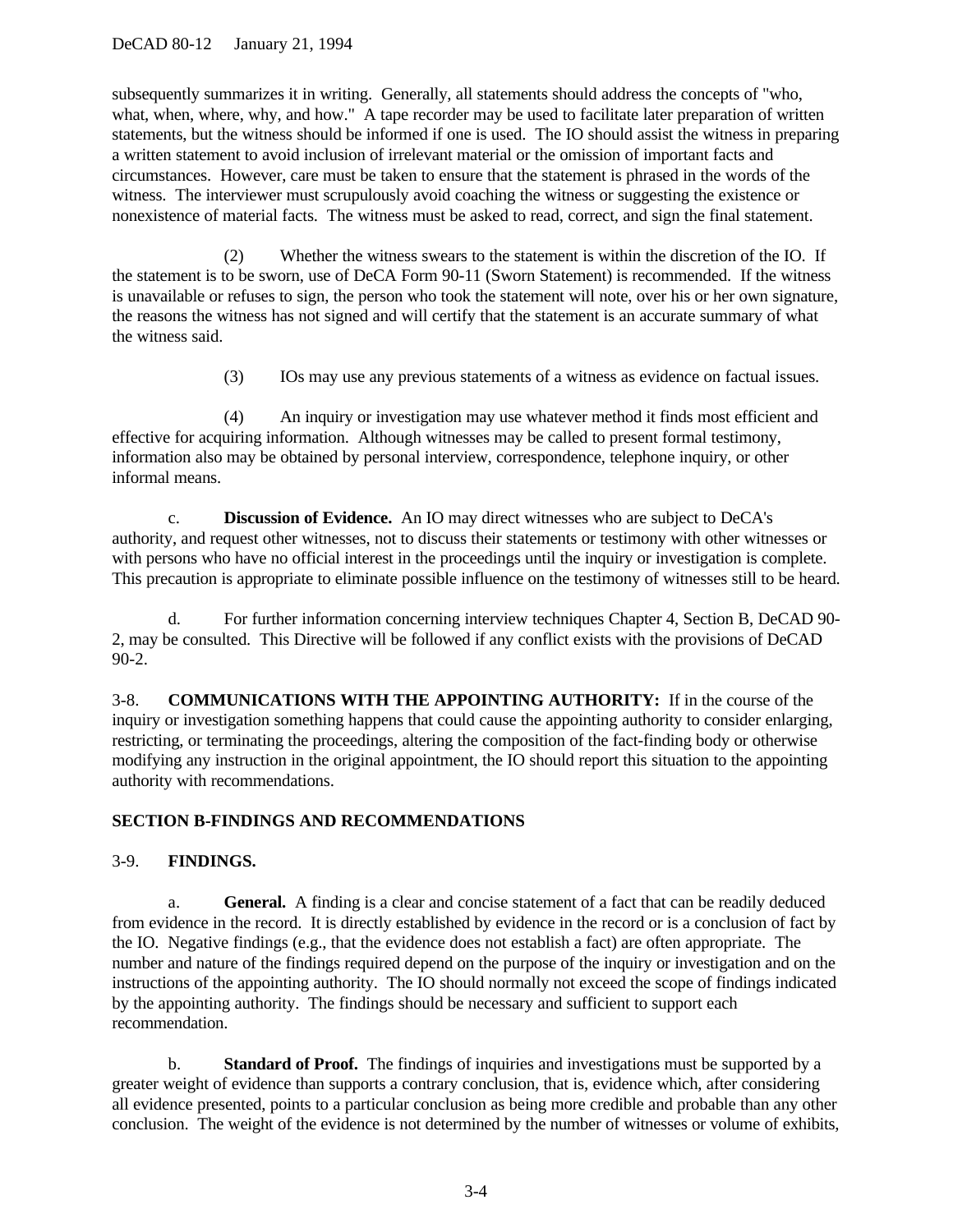<span id="page-11-0"></span>but by considering all the evidence and evaluating such factors as the witness's demeanor, opportunity for knowledge, information possessed, ability to recall and relate events, and other indications of veracity.

c. **Form.** Findings should be stated to reflect clearly the relevant facts established by the evidence and the conclusions thereon of the IO. If findings are required on one subject, they should normally be stated in chronological order. If findings are required on several distinct subjects, they normally should be stated separately for each subject and chronologically within each one.

3-10. **RECOMMENDATIONS:** Recommendations will not be made unless the appointing authority specifically requests that they be included. The nature and extent of recommendations required also depend on the purpose of the inquiry or investigation. Each recommendation, even a negative one (e.g., that no further action be taken) must be consistent with the findings. IOs should make their recommendations according to their understanding of the rules, directives, policies, and customs of the service, guided by their concept of fairness both to the Government and to individuals.

## **SECTION C - REPORT OF INQUIRY OR INVESTIGATION**

3-11. **FORMAT:** The report will be written unless the appointing authority has authorized an oral report. The report should be prepared in accordance with the example at **[Appendix E](#page-21-0)** (Inquiry) or F (Investigation). **[Appendix G](#page-23-0)** contains a checklist for preparing reports.

## 3-12. **EXHIBITS:**

a. **General.** In written reports, every item of evidence received by the inquiry or investigation should be marked as a separate exhibit. Unless a verbatim record was directed, statements or transcripts of testimony by witnesses should also be exhibits. Exhibits should be numbered consecutively.

b. **Real Evidence.** Because attaching real evidence (physical objects) to the report is usually impractical, clear and accurate descriptions (such as written statements) or depictions (such as photographs) may be substituted in the report. In any case, the real evidence itself should be preserved, including chain of custody, where appropriate, for use if further proceedings are necessary. The exhibit in the report should tell where the real evidence can be found. After final action has been taken in the case, the evidence should be disposed of as directed by the DeCA General Counsel or the appropriate Regional Counsel.

c. **Documentary Evidence.** When the original of an official record or other document that must be returned is an exhibit, an accurate copy may be used in the written report. The exhibit in the report should tell where the original can be found.

d. **Official Notice.** Matters of which the IO took official notice (para 5b) normally need not be recorded in an exhibit.

3-13. **ATTACHMENTS:** In written reports, all significant letters and other papers that relate to administrative aspects of the inquiry or investigation and that are not evidence should be numbered consecutively and made attachments, including such items as these:

a. The memorandum of appointment or, if the appointment was oral, a summary by the IO including date of appointment, identification of the appointing authority and of all persons appointed, purpose of the inquiry or investigation, and any special instructions.

b. Copies of other correspondence pertaining to the inquiry or investigation.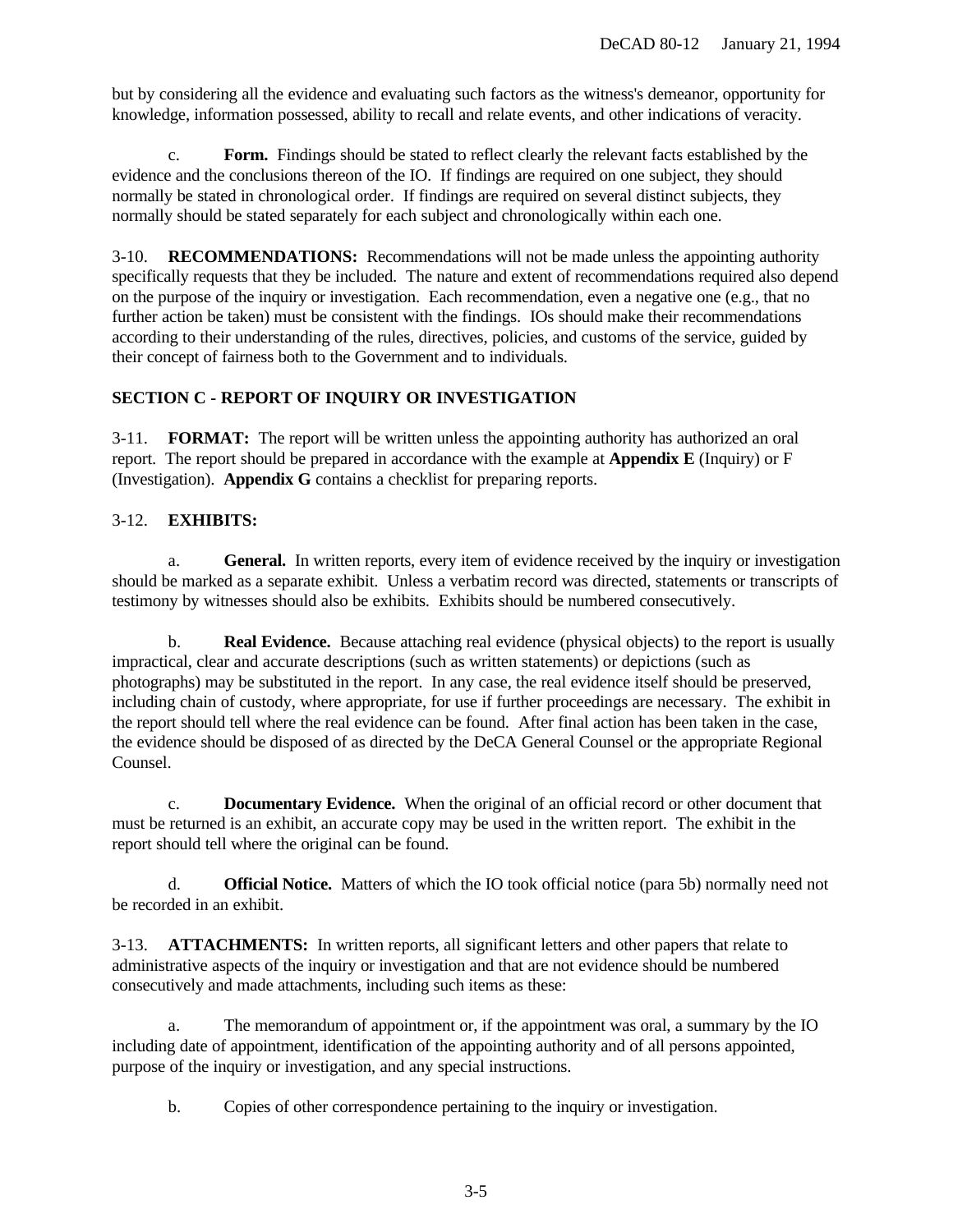#### <span id="page-12-0"></span>DeCAD 80-12 January 21, 1994

c. Written communications to or from the appointing authority.

d. Explanation by the IO of any unusual delays, difficulties, irregularities, or other problems encountered.

3-14. **SIGNATURE:** Unless otherwise directed, a written report of proceedings should be signed by the IO.

## 3-15. **SAFEGUARDING A WRITTEN REPORT:**

a. The appointing authority will file or designate an office for the filing of reports. Since many reports contain sensitive information they should be stored in a locked container. However, in order to prevent confusion over the type of inquiries or investigations directed, the record copy of reports completed under this Directive will not be filed in the Inspector General's Office.

b. When the report contains material that requires protection but does not have a security classification, the report should be marked "For Official Use Only."

c. No one will disclose, release, or cause to be published any part of the report, except as required in the normal course of forwarding and staffing the report or as otherwise authorized by law or directive, without the approval of the appointing authority. **NOTE:** Until the report is approved by the appointing authority, it is not final and may be considered a "working paper" or "internal memorandum."

3-16. **SUBMISSION OF REPORT:** A written report should be submitted, in two complete copies, directly to the appointing authority or his or her designee.

3-17. **ACTION OF THE APPOINTING AUTHORITY:** The appointing authority will approve the report or return it to the IO if further action, such as taking further evidence or making additional findings or recommendations, is required. Such additional proceedings will be conducted under the provisions of the original appointing memorandum, including any modifications, and will be separately signed.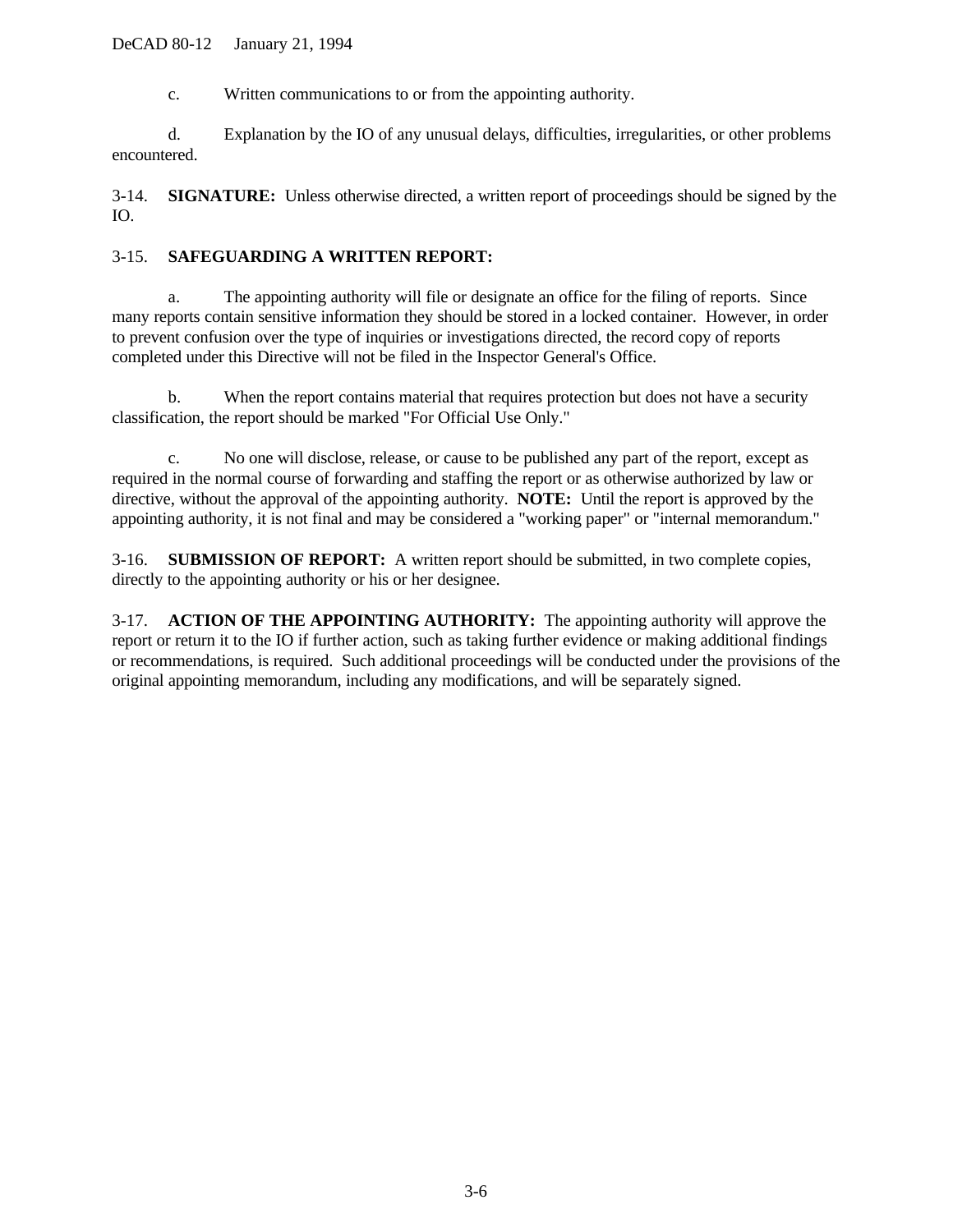## **SAMPLE LETTER OF APPOINTMENT**

## <span id="page-13-0"></span>CC (Date)

## MEMORANDUM FOR [NAME OF IO, IF MILITARY INCLUDE GRADE]

## SUBJECT: Appointment of (Investigating) (Inquiry) Officer

You are hereby appointed an (investigating) (inquiry) officer pursuant to DeCAD 80-12, to conduct an (investigation) (inquiry) into allegations. Details pertaining to those allegations are (attached)(located in the file prepared by the DeCA Inspector General).

You are authorized to interview personnel, take statements or testimony, and examine records. All records, files, and correspondence relative to the matter under (investigation) (inquiry) and controlled by the Defense Commissary Agency will be made available to you.

DeCAD 80-12, Chapter 3, contains instructions regarding preparing the report of (investigation) (inquiry). You should meet with (call) \_\_\_\_\_\_\_\_\_\_\_\_\_\_\_\_\_\_\_\_\_\_, who will provide additional information about investigative techniques and procedures and serve as point of contact on these matters during your detail. (This will normally be the General Counsel, DeCA or the appropriate Regional Counsel. It may also include Technical Representatives.)

(Your report will include recommendations.) **NOTE:** The investigating or inquiry officer will not make recommendations in the report unless this sentence is included.

Submit your findings (and recommendations) in two copies to the undersigned within 10 days.

Signature of Appointing Authority

**Attachment** a/s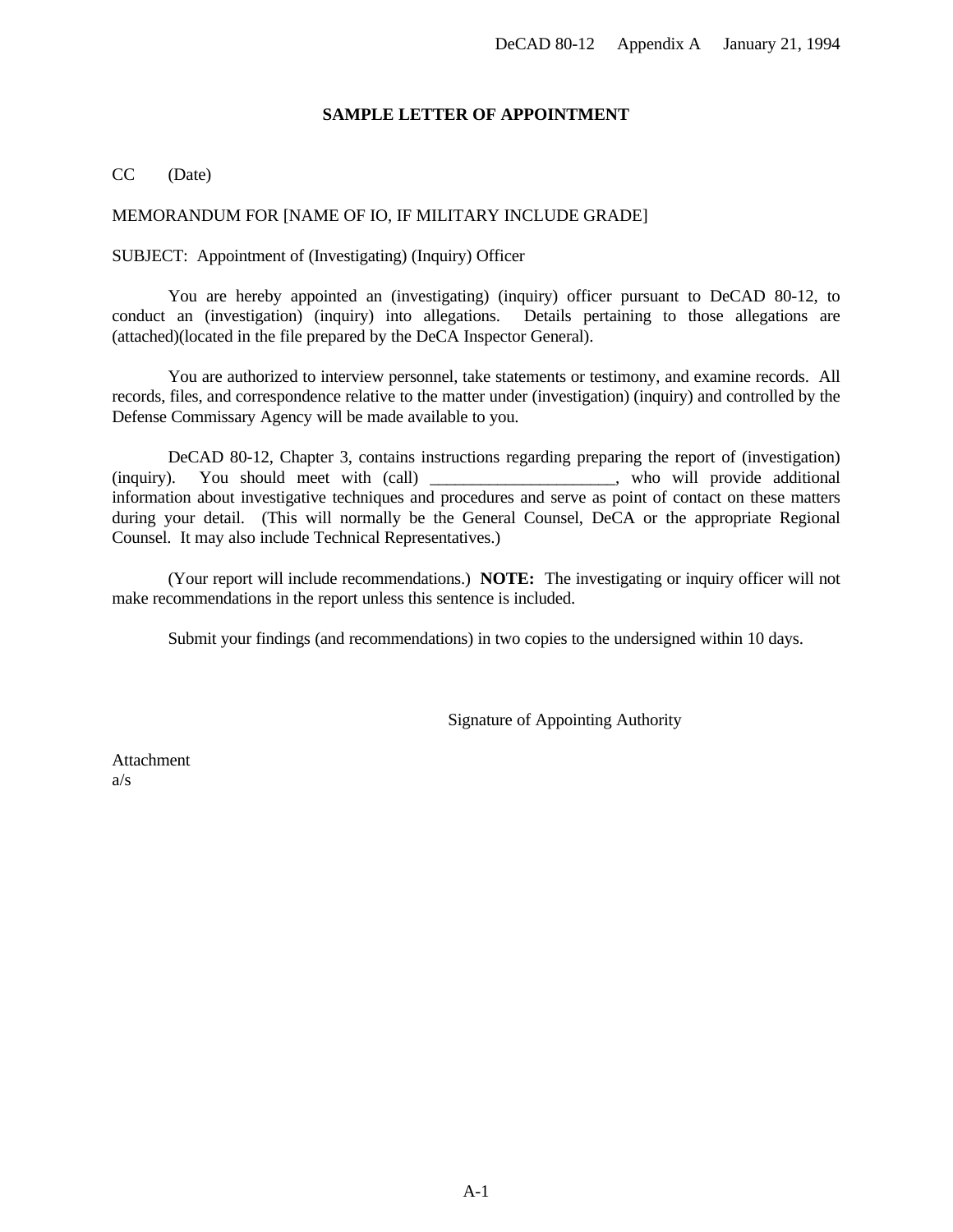## <span id="page-14-0"></span>**GUIDELINES FOR APPOINTING AUTHORITY WHEN ORDERING OR REVIEWING INVESTIGATIONS OR INQUIRIES**

1. Has the appointing order been coordinated with the General Counsel or appropriate Regional Counsel?

2. Have you asked for recommendations from the I0? Are the IOs recommendations really necessary?

3. Does the appointment require the IO to consult with the General Counsel or appropriate Regional Counsel?

4. Has the report been reviewed by the General Counsel or appropriate Regional Counsel? (Although not mandatory, a legal review may be helpful to you and other reviewing authorities.)

5. Does the report meet the requirements of this Directive?

6. Has evidence been included in the report to refute or sustain the contentions set forth in rebuttals, appeals, or other documents?

7. Are you satisfied with the completeness of the report? If the report is incomplete, you may return it to the IO for further action.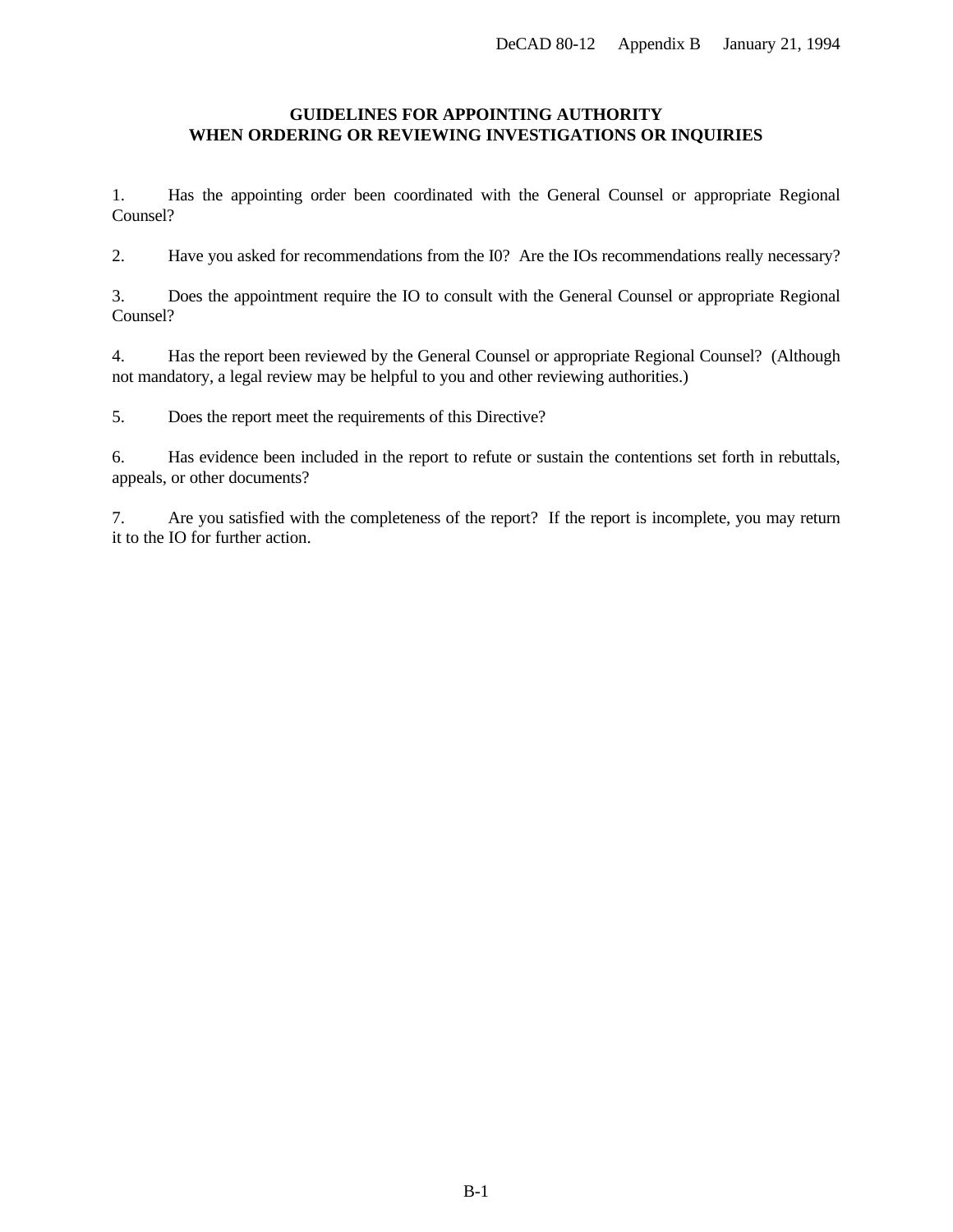## **INSTRUCTIONS FOR INQUIRY AND INVESTIGATION OFFICERS**

- <span id="page-15-0"></span>1. Have you read DeCAD 80-12?
- 2. Have you read all available reports, statements, etc.?
- 3. Have all witnesses been questioned under oath?

(DO YOU SWEAR (AFFIRM) THAT THE STATEMENTS YOU WILL MAKE CONCERNING THE MATTER UNDER (INVESTIGATION) (INQUIRY) ARE THE TRUTH, THE WHOLE TRUTH, AND NOTHING BUT THE TRUTH, SO HELP YOU GOD?)

NOTE: Whenever possible written statements should be taken on DeCA Forms 90-10 or 90-11.

4. Has a military witness whose conduct is under inquiry or investigation and who is a suspected of an offense under the Uniform Code of Military Justice been warned of his or her rights under Article 31?

(I AM \_\_\_\_\_\_\_\_\_\_\_\_\_\_\_\_\_ (GRADE, IF ANY AND NAME). I AM INVESTIGATING THE ALLEGED OFFENSE(S) OF **THE OF WHICH YOU ARE** SUSPECTED. I ADVISE YOU THAT UNDER THE PROVISIONS OF ARTICLE 31, UCMJ, YOU HAVE THE RIGHT TO REMAIN SILENT, THAT IS SAY NOTHING AT ALL. ANY STATEMENT YOU MAKE, ORAL OR WRITTEN, MAY BE USED AS EVIDENCE AGAINST YOU IN A TRIAL BY COURTS-MARTIAL OR IN OTHER JUDICIAL OR ADMINISTRATIVE PROCEEDINGS. YOU HAVE THE RIGHT TO CONSULT A LAWYER. YOU HAVE THE RIGHT TO HAVE A LAWYER PRESENT DURING THIS INTERVIEW. YOU HAVE THE RIGHT TO MILITARY LEGAL COUNSEL FREE OF CHARGE. IN ADDITION TO MILITARY COUNSEL, YOU ARE ENTITLED TO CIVILIAN COUNSEL AT NO EXPENSE TO THE UNITED STATES. YOU MAY REQUEST A LAWYER AT ANY TIME DURING THIS INTERVIEW. IF YOU DECIDE TO ANSWER QUESTIONS WITHOUT A LAWYER PRESENT, YOU MAY STOP THE QUESTIONING AT ANY TIME. DO YOU UNDERSTAND YOUR RIGHTS? DO YOU WANT A LAWYER? DO YOU WANT TO MAKE A STATEMENT?)

**NOTE:** *If the first and second questions are answered YES and third is NO, proceed with the interview. If the first and/or second are NO, no questions may be asked. If the third is YES, refer a military member to the appropriate defense counsel.*

a. Civilians are advised of their rights under the Fifth Amendment to the Constitution *only* if a custodial interview is conducted. (Custodial interviews are normally conducted by police investigators. No one in DeCA is authorized to conduct custodial interviews.)

b. If someone becomes a suspect as a result of a question answered, stop questioning and give the appropriate warning. If you have questions about the propriety of a rights advisement, call the General Counsel or appropriate Regional Counsel before proceeding.

5. You may contact the General Counsel or appropriate Regional Counsel at any time during the inquiry/investigation.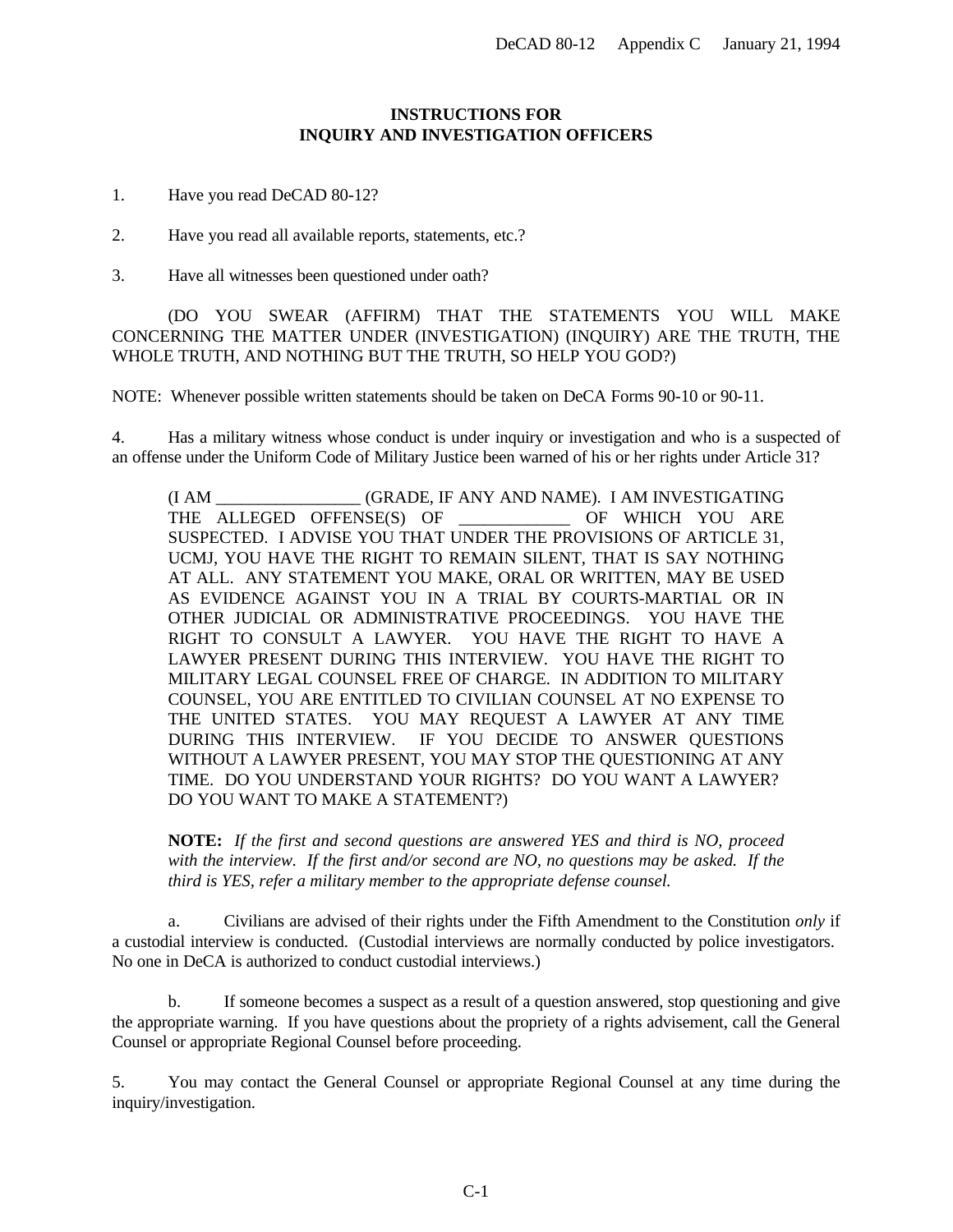#### **WEINGARTEN RIGHTS**

## <span id="page-16-0"></span>**I. INTRODUCTION.**

The Civil Service Reform Act of 1978 provides that an employee, upon request, has the right to union representation during an investigation conducted by management, where the employee being questioned reasonably believes that the investigation may result in discipline. This right is commonly referred to as an employee's "Weingarten right," after a 1975 U. S. Supreme Court decision involving a company of that name which granted this same right to workers in private industry**.** The provision of the Civil Service Reform Act granting employees similar rights is based upon that decision; hence the nickname "Weingarten rights." This right provides that:

*When the Employer conducts a non-formal investigatory interview, the employee being interviewed is entitled upon request to the presence of a Union representative if the employee reasonably believes that the interview may result in disciplinary action.*

Although this statement appears to be straightforward and uncomplicated, there is much more to it than meets the eye. Determining whether or not an employee has "Weingarten rights" can sometimes be difficult. To assist you in making this determination, the following guidance is provided. It is in a question and answer format and is designed to cover many of the situations you are likely to face in this area. If you have additional questions concerning "Weingarten rights," refer them to your servicing Employee Relations Specialist.

#### **II. WHEN AND HOW AN EMPLOYEE EXERCISES WEINGARTEN RIGHTS.**

1. QUESTION: How are an employee's "Weingarten rights" triggered? How will I know that I'm involved in a potential Weingarten situation?

ANSWER: The right *only* arises in situations where you are investigating actions of the employee, where that employee believes discipline may result from your questioning, *and* where that employee *requests* union representation. His request is your first alert. Absent a request for such representation, you may go about your business as usual.

2. QUESTION: Do these rights also apply to interviews of employees conducted by agents of a military criminal investigative unit, the military or security police, or the safety office?

ANSWER: Yes. Under the law, if individuals from these offices are investigating a matter "which the employee reasonably believes may result in disciplinary action against the employee," the same rules and guidance applies to them.

3. QUESTION: When I call an employee in for questioning in a Weingarten-type situation, do I have to inform that employee of his rights before I begin questioning?

ANSWER: No**.** The law provides that each agency shall *annually* inform employees of their rights. This will be done by an activity-wide notice and is the responsibility of the Directorate of Personnel and Training. This is the *only* notification required; supervisors are *not* obligated to read an employee his "Weingarten rights" like you see on the police shows on television each time you question an employee. (Note that it may be required that an employee be read his constitutional rights in certain situations.)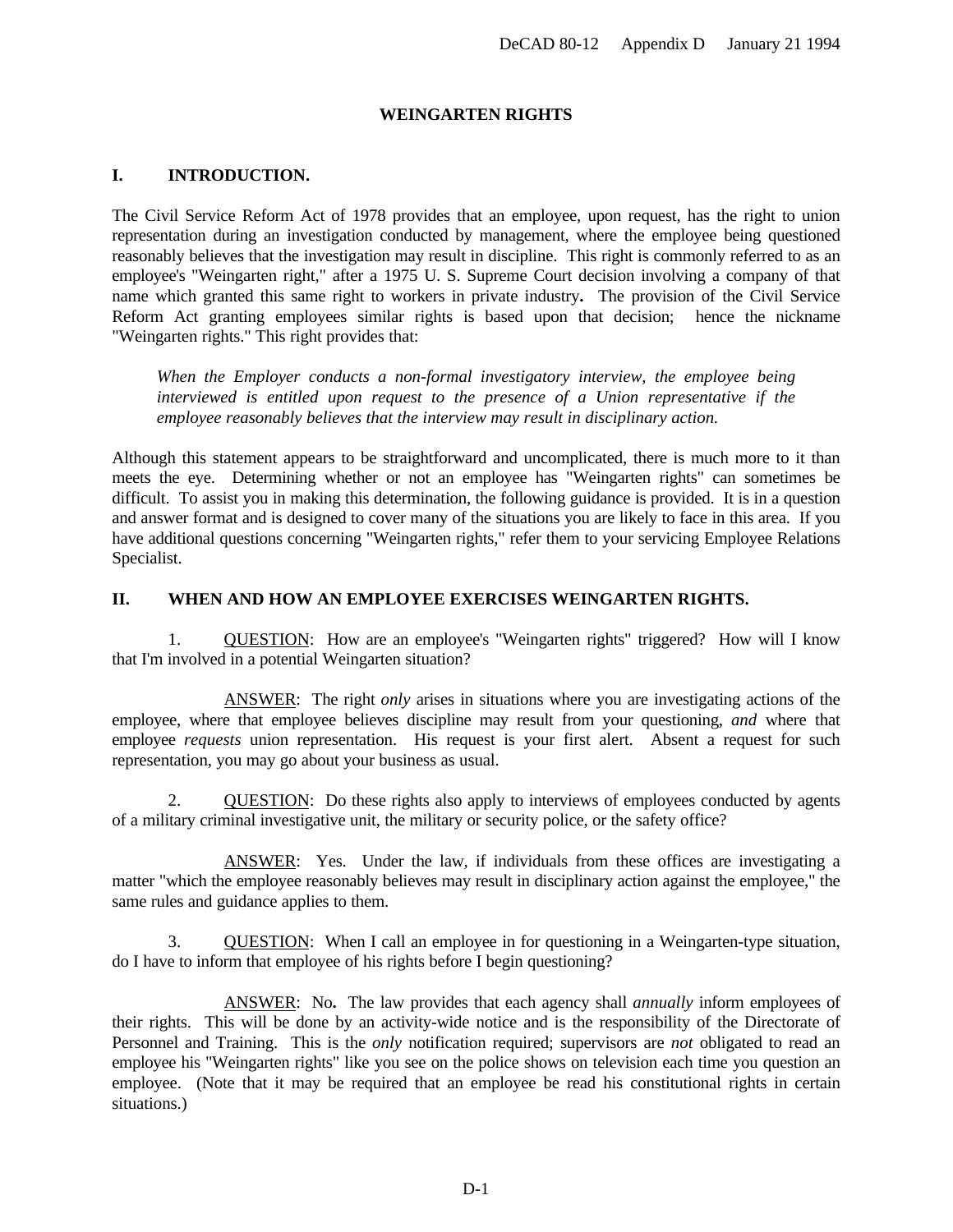4. QUESTION: Does an employee's request for representation in a Weingarten situation have to be in writing?

ANSWER: No. A simple oral request will suffice.

5. QUESTION: How do I know if an employee "reasonably believes" that discipline will result from my questioning?

ANSWER: The best yardstick is your own mind. Is it your intent in asking the employee questions to obtain information concerning an incident so that the employees responsible may be disciplined? Could the employee's specific answers result in discipline *based upon the information he discloses?* If your answer to any of these questions is yes, then your questioning is probably a "Weingarten-type interview," and the employee will have a right to union representation. If you have a question in this regard, you should contact your servicing Employee Relations Specialist for advice. Merely postpone your interview until you are sure of your obligations (see Section V below for situations where an employee does not have Weingarten rights).

6. QUESTION: Can an employee be represented by his family lawyer or other personal representative of his own choosing in a Weingarten situation?

ANSWER: No. The right to be represented under the law applies to the union. *Only* the union (steward, officer, business agent, etc.) can represent an employee in a Weingarten situation.

7. QUESTION: Okay, I want to question an employee about suspected misconduct and he requests that his steward be present; do I have to talk to both of them?

ANSWER: No. You can decide *not* to question the employee at all and cancel the interview if the employee requests union representation. If you decide to do this, no reason should be given; just cancel the interview. You would still be free to discipline an employee suspected of misconduct, but you would do so on the basis of information received from *other sources*.

8. QUESTION: Can I tell the employee that I will not hold the interview if the steward is present?

ANSWER: As noted in Question 7, you may cancel the interview. This leaves the employee with the choice between answering your questions without his steward present or forgoing the interview and losing any benefit he might have gained from answering questions. Again, you *need not* and should not give any reason for canceling the interview if the employee requests representation. You *cannot* imply that things may go easier with the employee if he answers your questions without his steward present (or harder if the employee insists on representation). Note that we do not encourage or discourage you from canceling an investigatory interview if an employee requests representation; it is your decision.

9. QUESTION: Does all this add up to make the participation of a suspected employee in an investigation voluntary on the part of that employee?

ANSWER: No. You can insist on questioning an employee and insist that an employee answer your questions. Once you have determined that you will question the employee, the only issue left to decide is whether or not a representative will be present during the questioning. The employee, of course, has the option of requesting or not requesting representation while being questioned (as previously mentioned, if an employee does not request representation, you may continue questioning). Should you choose to cancel the interview if the employee requests representation, the employee may, of course, then choose to allow you to continue questioning without the presence of his steward.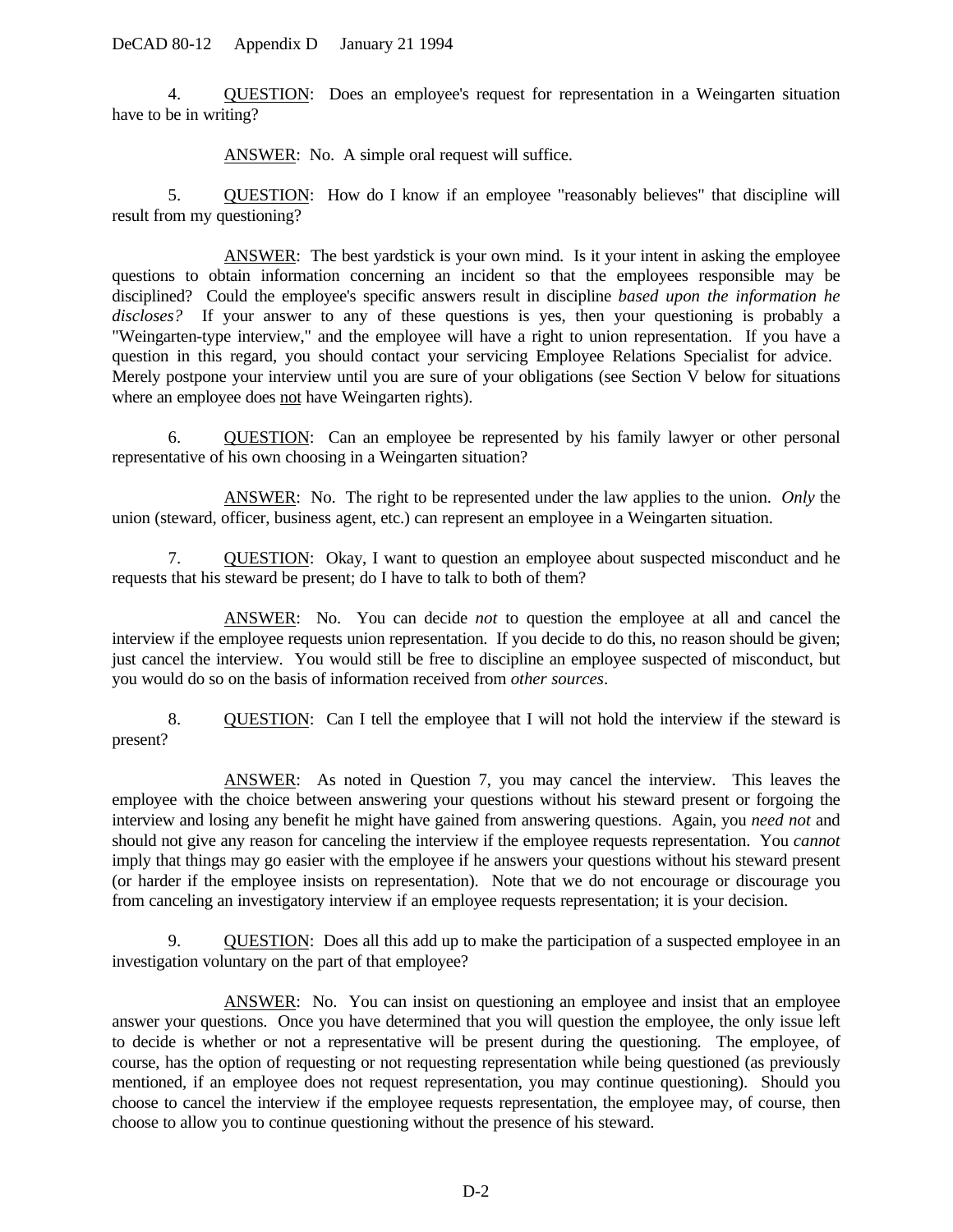## **III. THE UNION REPRESENTATIVE: HIS ROLE AND STATUS.**

10. QUESTION: Okay, the employee I want to question has requested his steward, and I have decided to continue with the interview with the steward present. How do I arrange for the steward to attend?

ANSWER: You are required to notify the steward of the employee's request. If that shop steward states that he will represent the employee, then you must make arrangements for that steward's release with his supervisor. If the union wants someone else to represent the employee (and it is the union's choice, not the employee's), *it is the union's* responsibility to identify that steward to you within a reasonable period of time. In any case, once the representative has been identified to you, *you are responsible* for arranging for the release of that representative.

11. QUESTION: Suppose I am willing to question the employee about alleged misconduct with the steward present. However, instead of the steward who services our area, the employee requests a steward or union official from another area. What do I do then?

ANSWER: Contact the steward requested by the employee and advise him of the employee's request. Remember, it is the union who determines who will represent an employee in a Weingarten situation. If the requested steward states that he will represent the employee, you must arrange for the release of the steward by contacting that steward's supervisor. The union may designate any steward in the organization, an officer, or the local business agent to represent the employee in such instances.

12. QUESTION: What if the steward is just not available when I wish to conduct my investigation? Am I required to wait for him?

ANSWER: Again, this depends on the circumstances of the particular situation. If the steward will be available in an hour or so, it is reasonable to postpone the investigatory interview until he can attend. If the steward states that he will not be available for an extended period of time (for example, three days or more), *contact your Employee Relations Specialist*. In this instance, it may be necessary to advise the next higher or nearest available steward of the employee's request and the unavailability of the designated steward, or it may be appropriate to proceed with the questioning without a steward present.

13. QUESTION: I think I understand now. Given a genuine Weingarten situation (that is, an investigatory interview) and an employee request for representation, I cannot conduct the investigation unless the union steward is present. Is that right?

ANSWER: No. When the employee requests representation and you decide to proceed with the questioning with the steward present, your obligation is to give the union an "opportunity" to be present during your investigation. If the union fails to take advantage of this opportunity (or expressly declines to do so), you may proceed with the questioning without the presence of the steward.

14. QUESTION: If I don't hear from the Union, how long do I wait before deciding that the union has waived its right to be present and proceed with my investigation?

ANSWER: If you have given the union (in the person of the steward) reasonable notice of the employee's request and a reasonable time to identify a representative and you have still not heard from them, *contact your Employee Relations Specialist*. Under certain conditions such as described above, you may proceed with your questioning, but *do not* do so without first discussing the situation with the Employee Relations Specialist. What a reasonable time is (in terms of your notice and the union's response) will vary from case to case. However, do not be in a rush. If you proceed with an investigation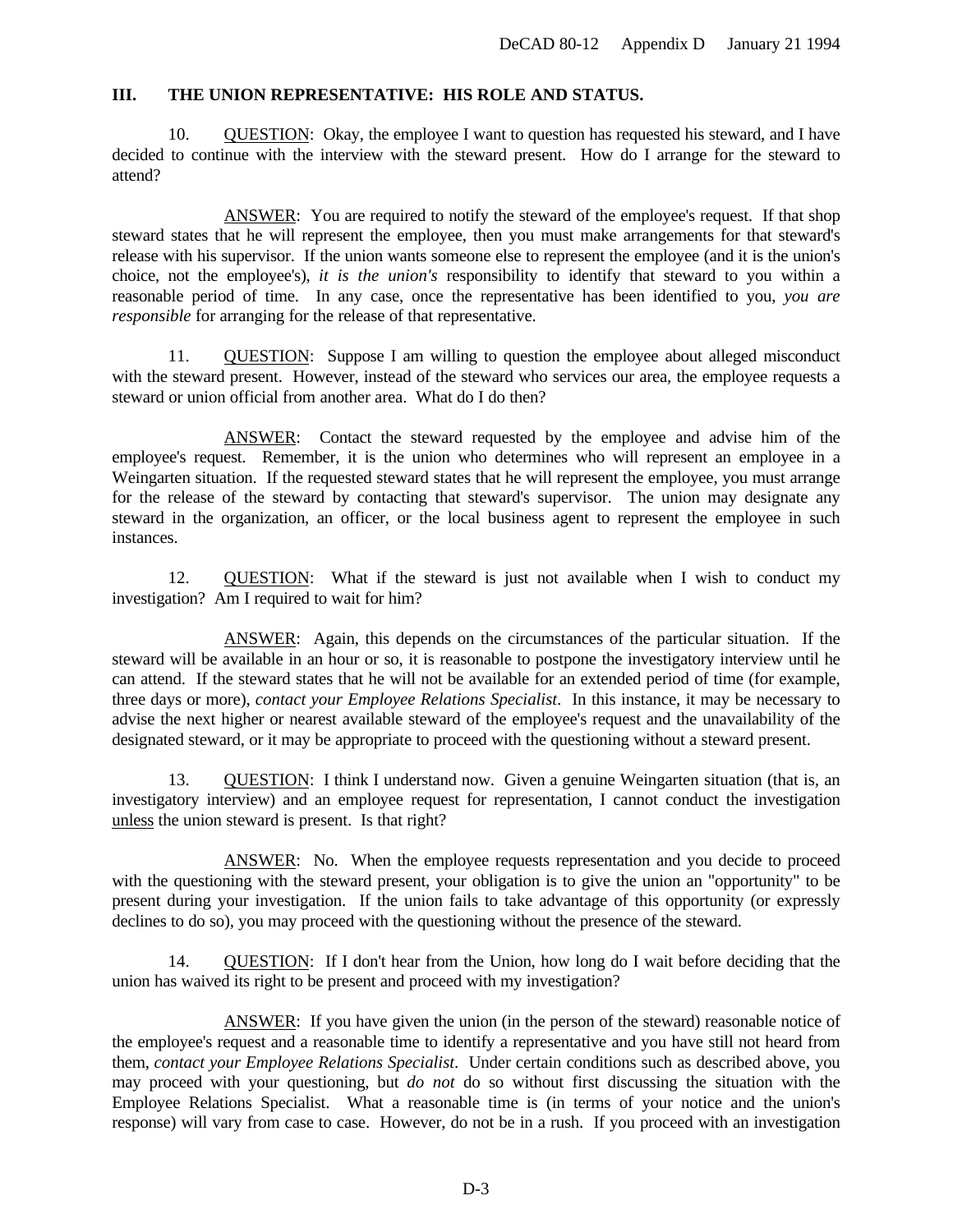prematurely, you may hurt the chances of later sustaining discipline of the employee. The disciplinary action itself is more important than questioning the employee without the steward present.

15. QUESTION: All right, I'm going to call the employee in to question him. Should I arrange for the steward to be present *in advance*?

ANSWER: No. Remember that an employee's right to representation in this situation arises only upon request. If the employee fails to request representation you may, as previously noted, proceed with the investigation. The employee *waives* his right to representation if he fails to request representation, *even* if discipline results.

16. QUESTION: When a steward represents an employee in a Weingarten situation, is he granted official time to do so?

ANSWER: The steward may be entitled to official time under the Labor Agreement. An employee being investigated is, of course, in official duty status.

17. QUESTION: Just what is the role of the steward in a Weingarten-type situation?

ANSWER: The steward is there to assist the employee in responding to your questions. He may remind the employee of facts that are favorable to the employee. The steward may also attempt to clarify facts surrounding the incident or identify other employees who may have knowledge of the incident. Again, the steward is there to *assist the employee* in your investigation; he is not there to frustrate your investigation. The steward is not acting in the same capacity as he would if he were representing an employee in a grievance; he does not speak for the employee in a Weingarten interview, nor can the steward bargain with you in an attempt to "settle" the matter.

18. QUESTION: What if an employee I am investigating states that he wants to file a grievance and requests union representation on this basis? Should this make any difference to me?

ANSWER: No. As indicated in Question 17 above, the steward is representing the *union* during the Weingarten interview. You may continue your interview without disruption even though the employee says he is aggrieved over the situation. *He cannot grieve your interview until it has been held*. He may or may not use the same steward as his grievance representative. A grievance or arbitration decision cannot interfere in your right to conduct an investigatory interview.

## **IV. THE INVESTIGATORY INTERVIEW ITSELF.**

19. QUESTION: When a steward shows up, what if he requests 15 minutes to discuss the matter with the employee privately before I proceed with my investigation? Should I allow this?

ANSWER: No. Courts have held that the right to a representative in a Weingarten-type investigatory interview only applies to the interview itself. You are not obligated to permit the steward and the employee to confer before you begin questioning.

20. QUESTION: Okay, I am going forward with the investigation and the steward is present. Does the steward serve as the employee's lawyer? Does he object to questions or instruct the employee not to answer questions?

ANSWER: Absolutely not! The investigation is not supposed to be a confrontation between the steward and the supervisor. The steward is *not* there to speak for the employee or act as the employee's "mouthpiece." You have the right to insist on hearing only the employee's account of the matter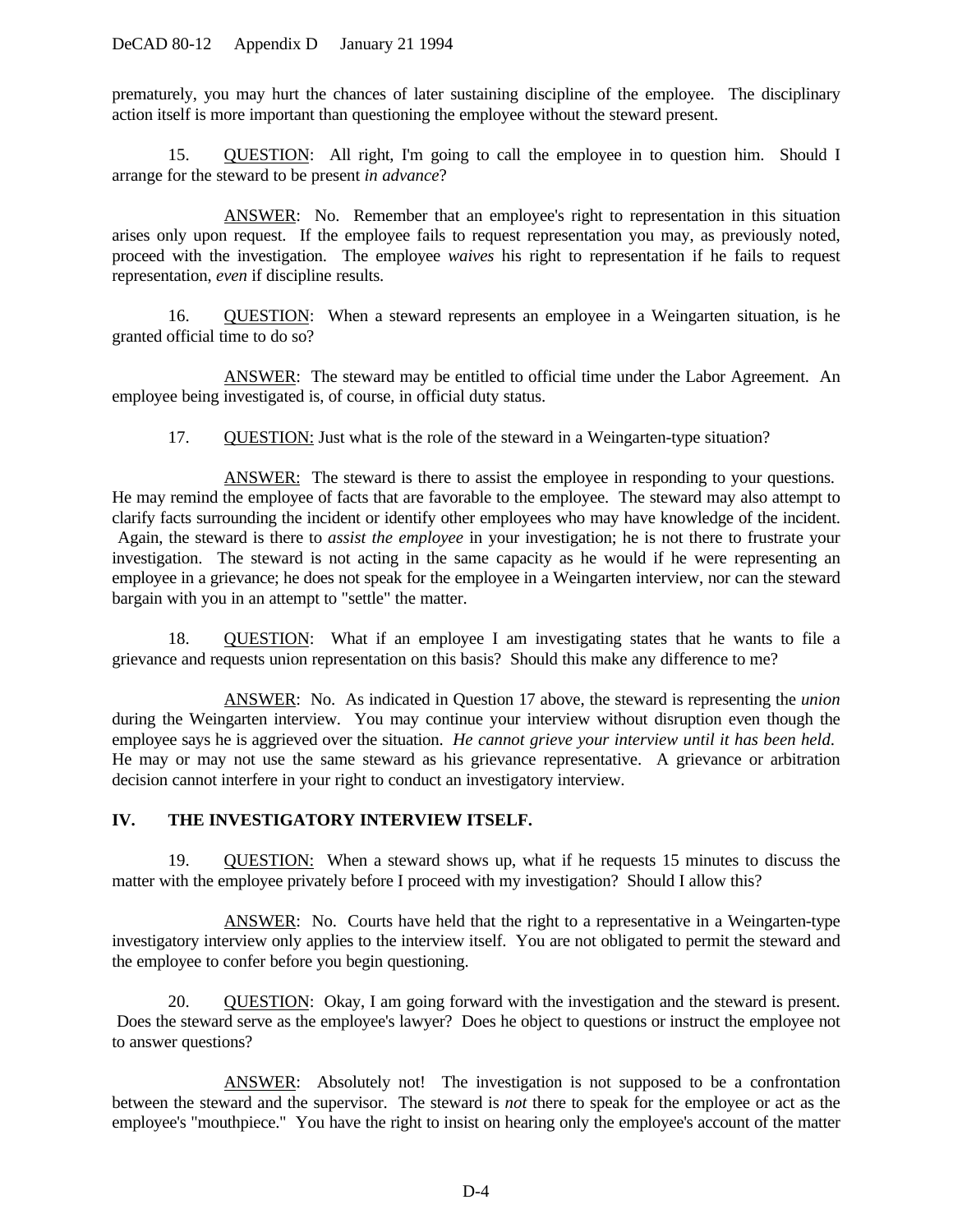under investigation. However, the steward can add clarifying comments and assist your efforts; consequently, you should not prohibit the steward's participation, so long as it does not hinder your questioning.

21. QUESTION: Well, what if the steward hasn't read this guidance and starts behaving like Perry Mason and instructs the employee not to answer my questions? What do I do then?

ANSWER: You can do several things. As noted, you can advise the steward that you are interested in hearing the employee's story in the employee's own words. If the steward continues to frustrate your questioning and/or if the employee continues to refuse to answer your questions, you may advise the employee that his continued refusal in and of itself may be grounds for disciplinary action. An employee's Weingarten rights provide *no* basis for insubordination or noncooperation on the employee's part.

## **V. WHEN AN EMPLOYEE DOES** *NOT* **HAVE WEINGARTEN RIGHTS.**

22. QUESTION: Do Weingarten rights apply where representatives of the Office of Personnel Management, Department of Labor, etc., who wish to investigate or question an employees?

ANSWER: No. They do not apply to OPM or Labor Department investigators, local or state police, the FBI, or other similar bodies. The law restricts Weingarten rights to investigations by "representatives of the agency," in our case, the DoD.

23. QUESTION: Say that I suspect Employee A of misconduct, and I call in Employee B to question him about Employee A's actions. Is Employee B entitled to a union representative?

ANSWER: No. The right only applies when an employee is being questioned and *that* employee believes disciplinary action *against him* will result. In the above situation, you could deny representation and insist on proceeding with the interview. A witness who is *not* the subject of the investigation does not have Weingarten rights.

24. QUESTION: During my questioning of Employee B concerning Employee A's conduct, the answers I receive lead me to believe Employee B may have been involved in the misconduct also. What happens then?

ANSWER: If you change the direction of your questioning *from* the conduct of Employee A (who is present) *to* the conduct of Employee B (the employee being questioned), *and* if Employee A had previously requested the steward, you should pause in your questioning and arrange for the steward to be present. Of course, if the employee had never requested union representation at any point, then you would not be obliged to arrange for the presence of the steward.

25. QUESTION: What happens if I am wrong in denying an employee his Weingarten rights?

ANSWER: The employee of the union could file an Unfair Labor Practice charge, alleging a violation of Title VII of the Civil Service Reform Act. If you wrongfully deny an employee his Weingarten rights, an otherwise valid disciplinary action against that employee may be set aside. *All of the above point to the importance of consulting with the Employee Relations Specialist if you are not sure of your and the employee's rights and responsibilities in a possible Weingarten situation.*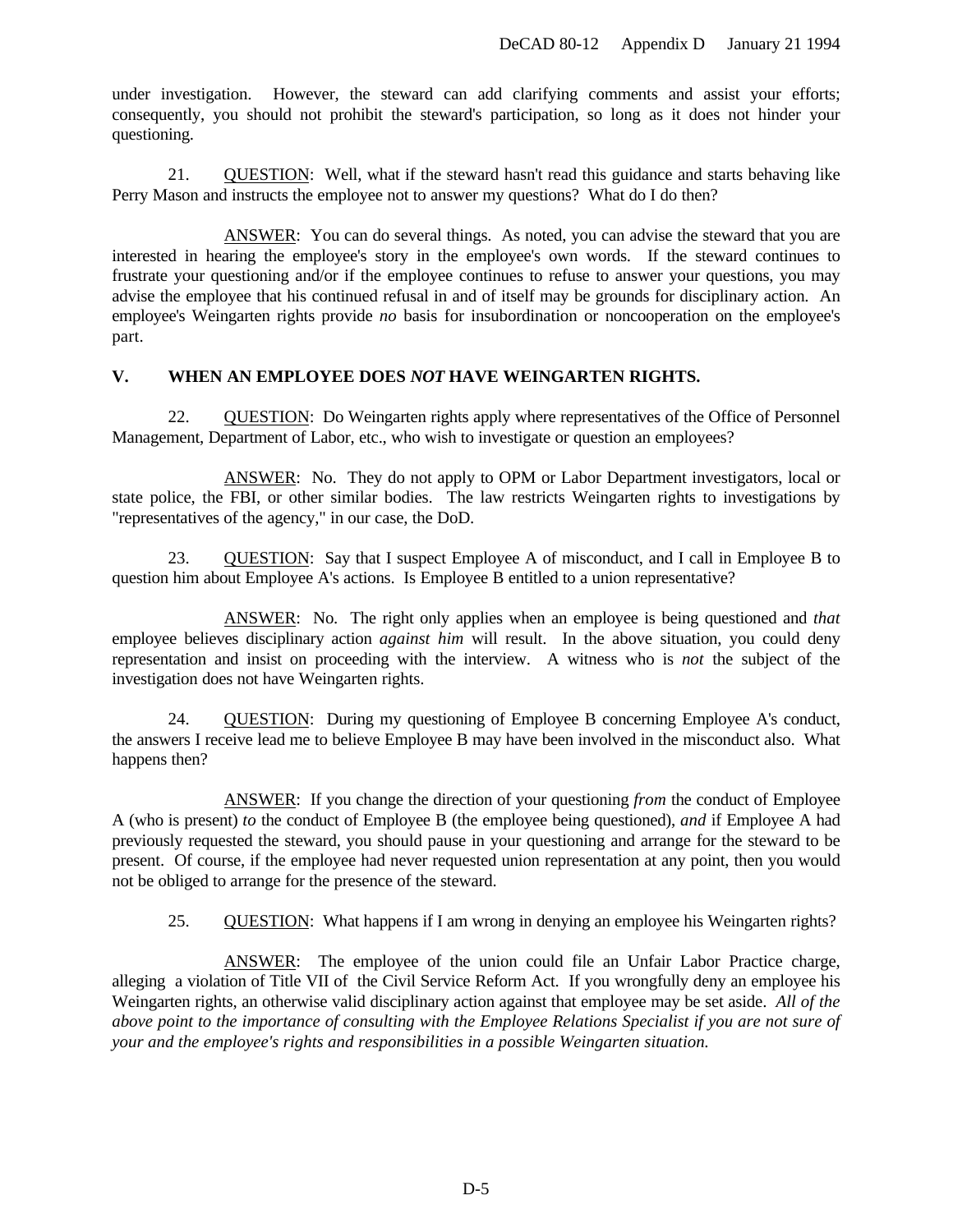#### **SAMPLE REPORT OF INQUIRY**

## <span id="page-21-0"></span>MEMORANDUM FOR [APPOINTING AUTHORITY]

SUBJECT: Inquiry Concerning the Allegations of Ethical Violations at the Fort Bravo Commissary

(Name) (grade) (duty title and location of assignment of inquiry officer), under the authority of letter of appointment, DeCA/CC, dated \_\_\_\_\_\_\_\_\_, conducted an inquiry, between (dates) at Fort Bravo, Panama.

This inquiry was based on the attached anonymous letter received by the DeCA Director on (date) alleging \_\_\_\_\_\_\_\_\_\_\_\_\_\_\_\_\_\_\_\_\_\_\_\_\_\_\_\_\_\_\_\_\_\_\_\_\_\_\_\_\_\_\_\_\_\_\_\_\_\_\_\_\_\_\_\_\_\_\_\_\_\_\_\_\_\_\_\_\_\_.

I interviewed the following witnesses:

a.

b.

The testimony, statements, and observations of the inquiry officer revealed that:

a.

b.

Recommendations:

a. [Only if asked for in the appointment letter]

b.

Signature Block of IO

Attachments Letter of Appt [Other atchs]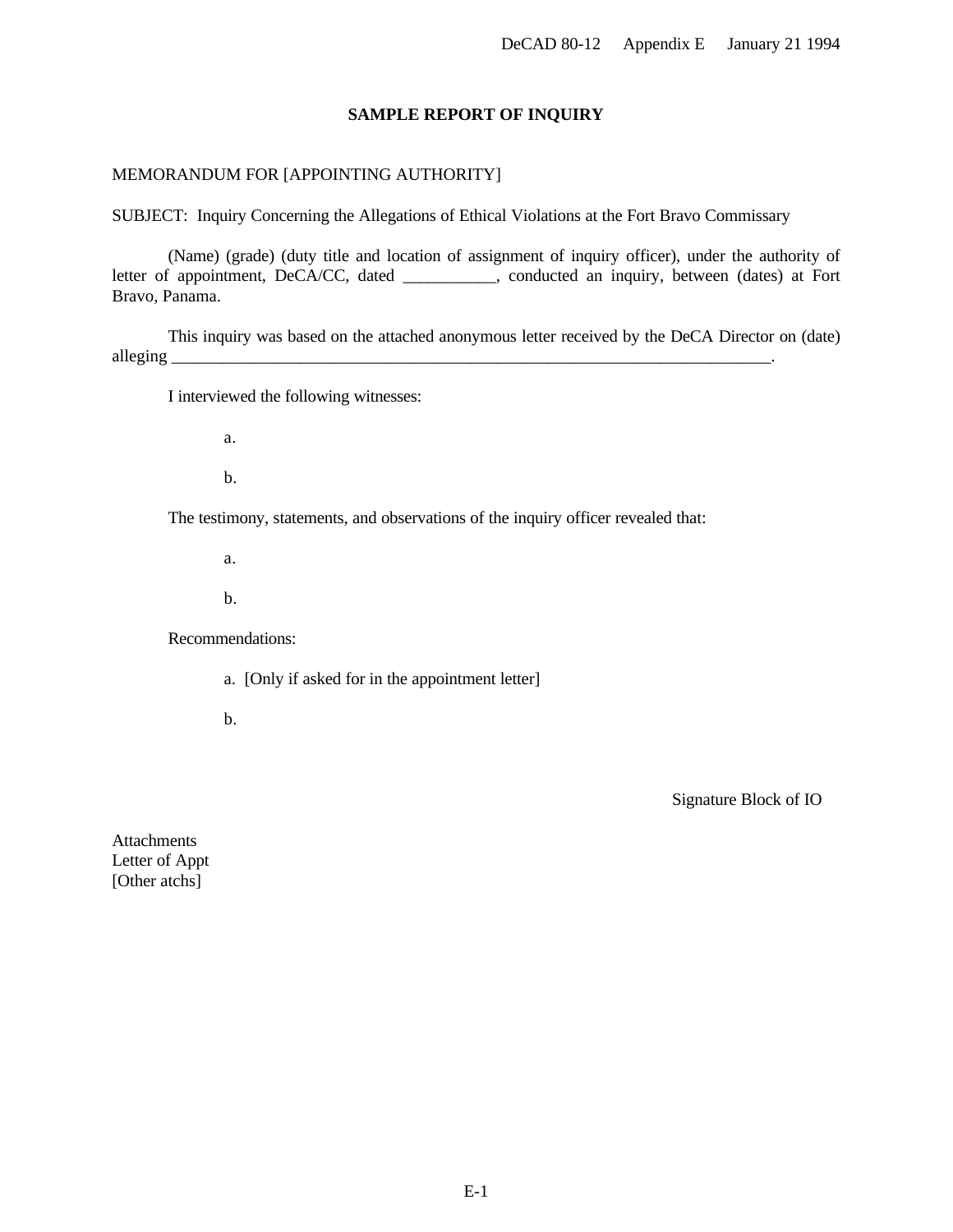## **SAMPLE REPORT OF INVESTIGATION**

## REPORT OF INVESTIGATION

[Date]

#### <span id="page-22-0"></span>I. Authority.

1. (Name) (grade) (duty title and location of assignment of investigating officer), under the authority of letter of appointment, DeCA/CC, dated \_\_\_\_\_\_\_\_\_\_\_, conducted an inquiry, between (dates) at Fort Bravo, Panama.

II. Matters Investigated.

2. This was an investigation of ethical violations by the Commissary Officer at Fort Bravo. The basis for this investigation was an anonymous letter to the Director, Defense Commissary Agency, dated \_\_\_\_\_\_\_\_\_. The letter alleged Mr. Right, the Commissary Officer, received gratuities from vendors and as a result had granted ABC Distributors preferential treatment at the Fort Bravo Commissary.

- III. Facts.
- 3.
- 4.
- IV. Discussion.
- 5.
- 6.
- V. Recommendations.
- 7. [Only if asked for in the appointment letter]
- 8.

#### Signature Block of IO

NOTE: An INDEX OF EXHIBITS and a LIST OF WITNESSES, as well as the EXHIBITS and ATTACHMENTS should be appended to the Report of Investigation.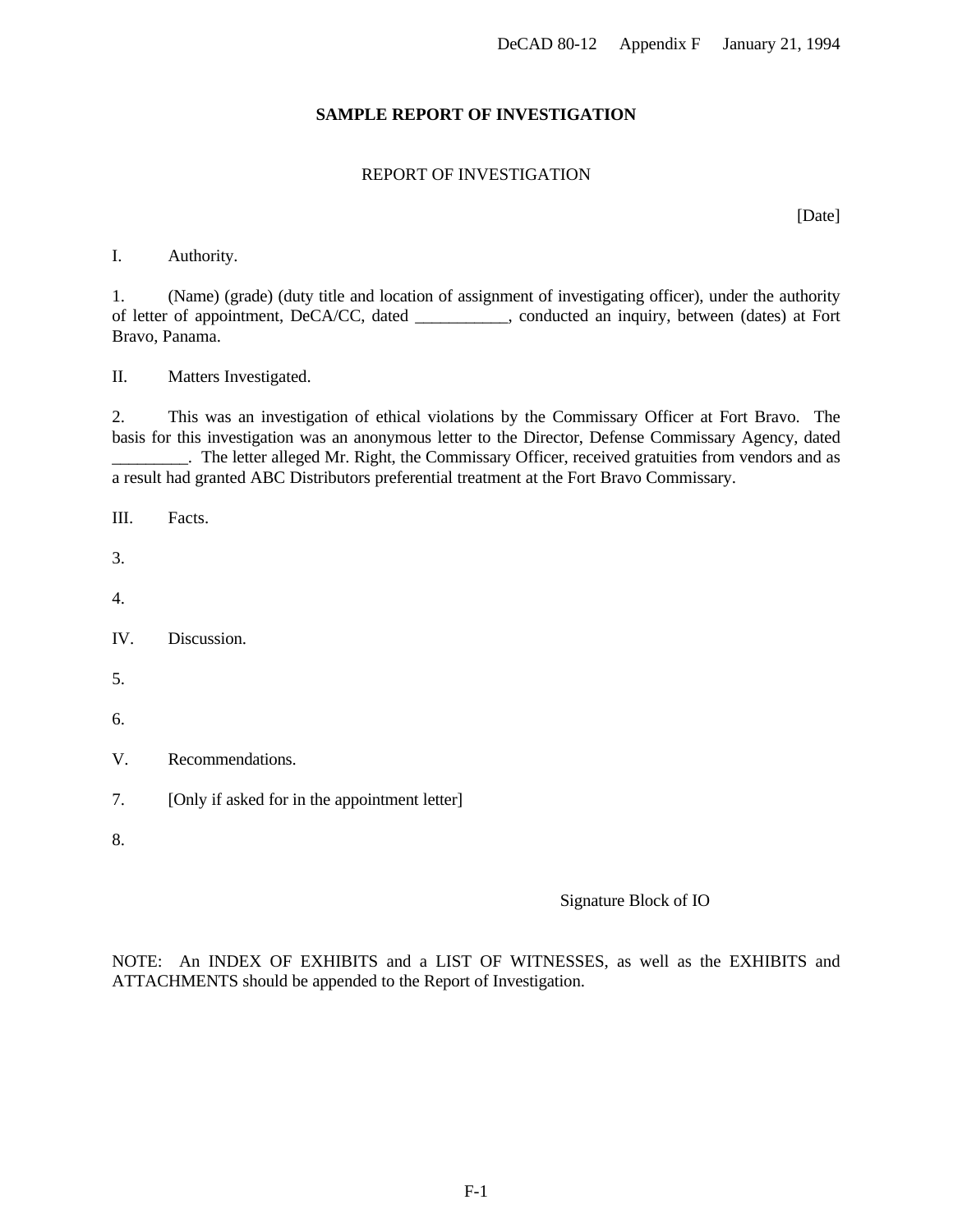## **CHECKLIST FOR PREPARING REPORTS BY INQUIRY AND INVESTIGATING OFFICERS**

<span id="page-23-0"></span>1. Complete factual information is necessary so that the appointing authority and others have a proper basis for findings, conclusions, and recommendations.

- 2. Is adequate attention given to the following:
	- a. Time of day.
	- b. Dates.
	- c. Places.
	- d. Full identity of persons.
	- e. Assigned positions.
	- f. Duties.
	- g. Sequence of events.
	- h. Authenticity of documents.

i. Efforts made to locate property or to determine causes of a loss to the Government.

3. If applicable, does the report describe applicable procedures in effect for safeguarding, handling, and storing funds or property, to include duty and non-duty hours? Does the report describe facilities furnished the individual for protection of funds or property?

4. Does the report outline whether personnel followed proper procedures and DeCA Directives? If not, has the reason for non-compliance been shown?

5. Is it shown whether applicable instructions have been furnished person(s) concerned? Is it shown whether such instructions were written? Up to date? In effect?

a. Has a dated copy of any written instructions or office policies been made part of the report?

b. If new instructions or policies were issued, is a dated copy included?

6. If inadequate facilities, equipment, or personnel are involved, is information shown regarding efforts and actions to improve?

7. If unusual conditions of any kind are involved, have they been explained?

8. If the workload of the individual concerned may have a bearing on the report, is the volume of work fully documented?

9. Is training, experience, character, integrity, past and present overall effectiveness or persons involved included?